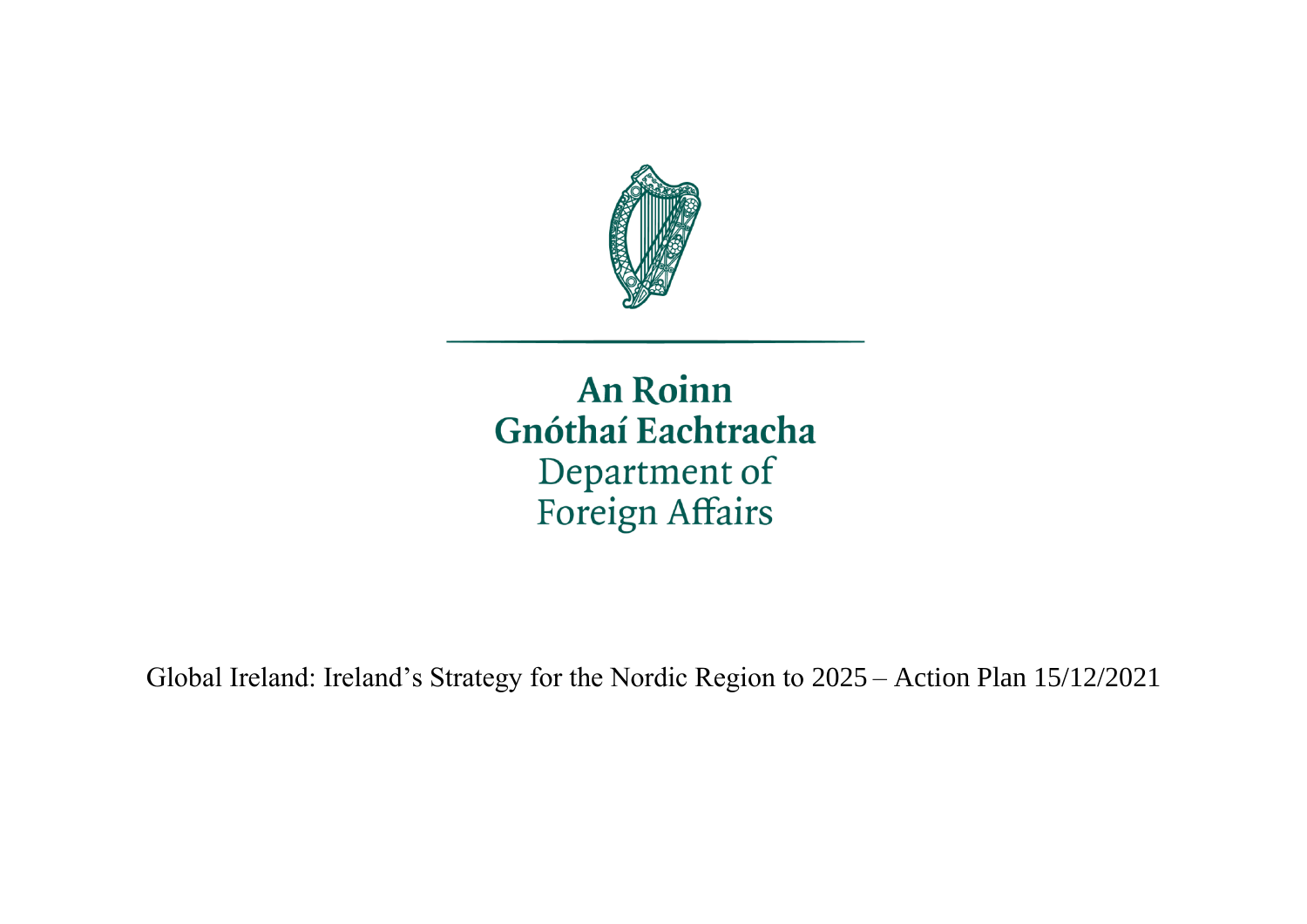The Nordic Strategy is built upon the strong foundations of shared values and cooperation that Ireland has with the Nordic Region. The common goal of all the partners in this Strategy is to build upon and enhance these strong foundations so that Ireland and the Nordic countries can work together to pursue common objectives, values and priorities. We have many shared strengths and have much to learn from one another. We enjoy strong partnerships with each of the Nordic countries. Like Ireland, Denmark, Finland, Iceland, Sweden and Norway are relatively small countries, with ambitions on the global stage. We share a strong commitment to human rights, to gender equality, to open economies, to innovation and to education. This Action Plan is a living document and will evolve as the commitments contained in the Nordic Strategy are implemented.

| Lead            | Colour Key |
|-----------------|------------|
| EU Policy I     |            |
| $HQ - Other$    |            |
| Stockholm       |            |
| Oslo            |            |
| Helsinki        |            |
| Copenhagen      |            |
| Line Department |            |
| Agency          |            |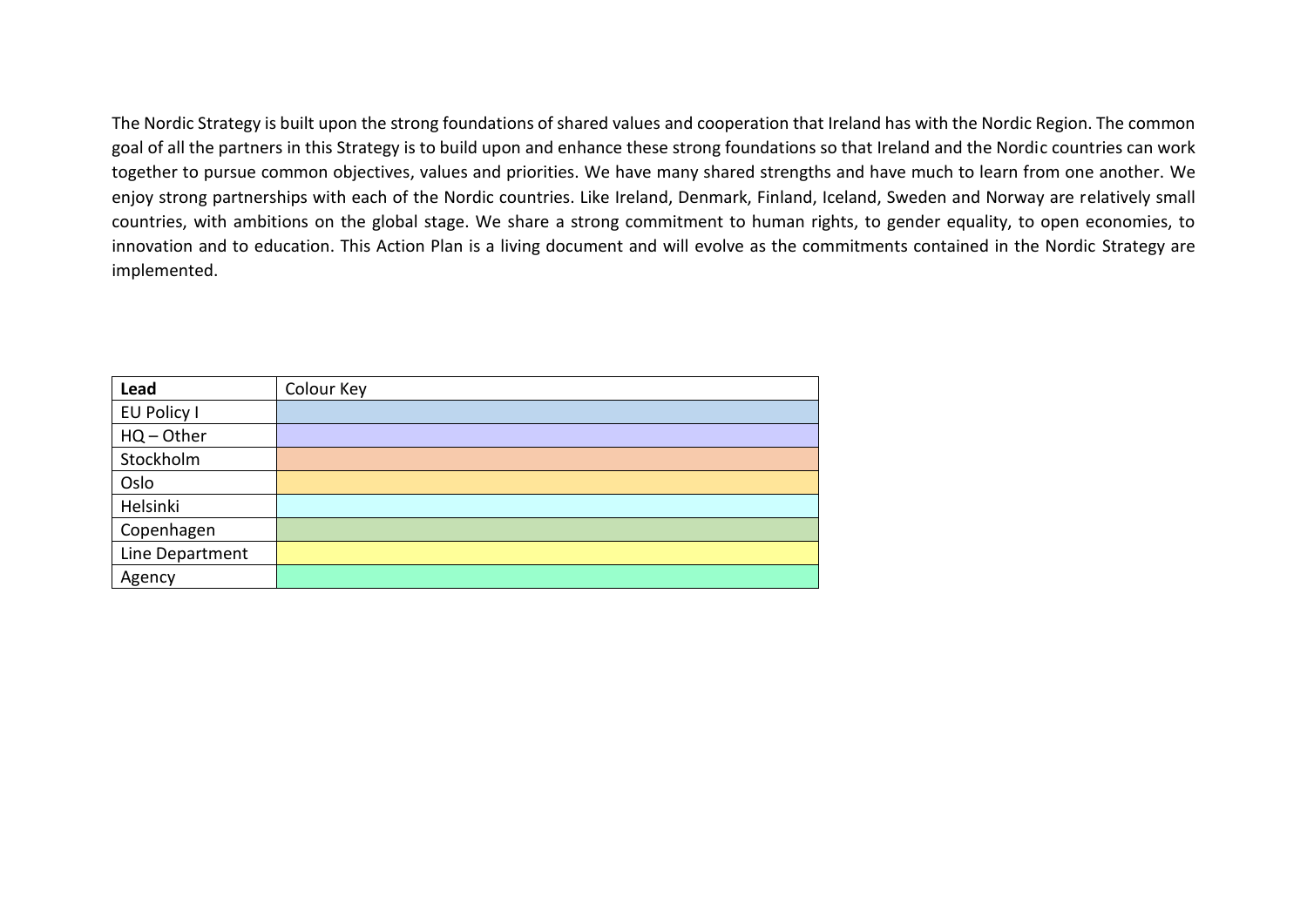In 2021, the priorities of the Nordic Strategy under Objective 1 will be:

- A programme of Ministerial engagement with Nordic Countries.
- Holding of official consultations with at least two Nordic Counties.
- Continued cooperation on the UN Security Council with Norway under their newly formed Government.
- Continued engagement on Brexit/EU-UK matters by the EU-UK Unit with Nordic partner Embassies in Dublin and by Missions.
- Hosting the second Ireland and the Nordic-Baltic 8 conference.

In 2022, the priorities of the Nordic Strategy under Objective 1 will be:

- Develop and publish bilateral points of action with each Nordic Country to complement the overall Nordic Strategy Action Plan
- Ensuring that a Ministerial visit and consultations at senior official level occur in each country in the Nordic Region.
- Continued official and scientific engagement on Arctic issues including active participation at significant Arctic conferences and at least one Ministerial engagement.
- Exploration of continuing ties with the Nordic Council
- political engagement on our shared values at an EU and UN level.
- Continued coordination with our Norwegian counterparts during our terms as a non-permanent member of the UN Security Council
- Explore the possibility of civil and public servant exchanges.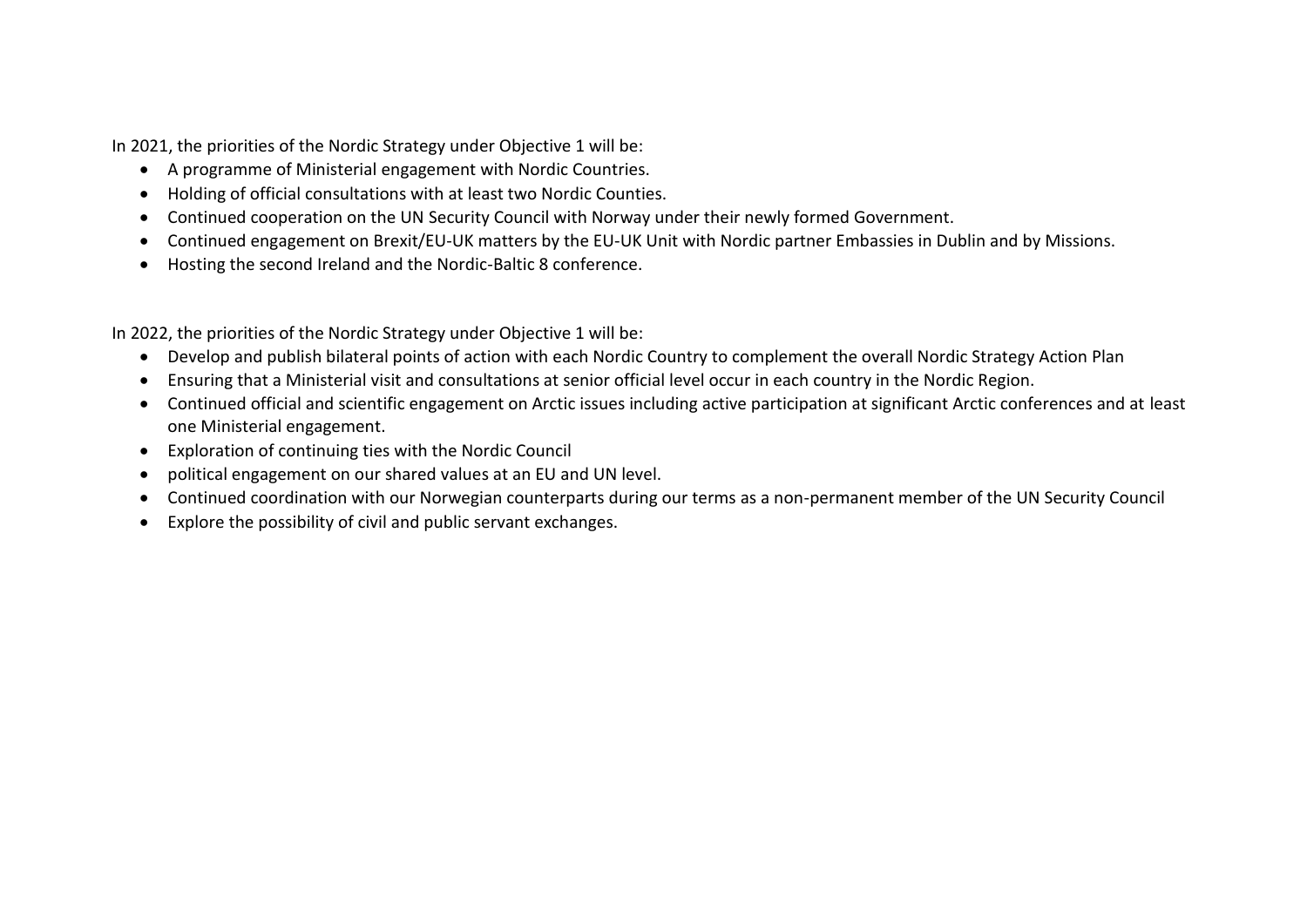| Strategic Objective 1: Ireland will work with Denmark, Finland, Sweden, Iceland and Norway to advance and safeguard shared interests and values across the world,<br>including in the UN and via European partnerships. |                                                   |                                                                                                                                                                                                                                                                                                                                                                                                                 |                              |                                                                                                                                     |  |
|-------------------------------------------------------------------------------------------------------------------------------------------------------------------------------------------------------------------------|---------------------------------------------------|-----------------------------------------------------------------------------------------------------------------------------------------------------------------------------------------------------------------------------------------------------------------------------------------------------------------------------------------------------------------------------------------------------------------|------------------------------|-------------------------------------------------------------------------------------------------------------------------------------|--|
| <b>Commitment</b>                                                                                                                                                                                                       | <b>Deliverables</b>                               | <b>Actions (to be reviewed annually)</b>                                                                                                                                                                                                                                                                                                                                                                        | <b>Timeframe</b>             | <b>Responsibility</b>                                                                                                               |  |
|                                                                                                                                                                                                                         |                                                   | At least two Ministerial engagements per year with each country in the Nordic region<br>At least one senior level consultation including possible consultation at Secretary-General<br>level with each country each year.<br>Explore the potential for joint ministerial/senior official visits and actions in<br>Third countries.                                                                              | Annual<br>Annual<br>On-going | Lead:<br><b>EU Policy I</b><br><b>Partners:</b><br><b>Missions</b>                                                                  |  |
| Deepen political and<br>official relationships                                                                                                                                                                          | Increased political<br>and official<br>engagement | Explore potential links between the Oireachtas and the Nordic parliaments with detailed<br>proposals to be brought forward by the end of 2022 on:<br>Coordinating with the Office of the Ceann Comhairle on linkages between<br>parliaments and parliamentary committees in Ireland and the Nordic States.<br>Explore the possibility of closer parliamentary cooperation facilitated by the<br>Nordic Council. | 2022                         | Lead:<br>Oireachtas Inter<br>parliamentary Unit<br><b>Partners:</b><br>EU Policy I, Embassy<br>Copenhagen<br><b>Nordic Missions</b> |  |
|                                                                                                                                                                                                                         |                                                   | Develop deeper connections between Irish local authorities and regions and their Nordic<br>counterparts in areas of common or shared interest where relevant.<br>Use existing engagement through the EU Committee of Regions to deepen<br>$\bullet$<br>connections between local authority management in Ireland and the Nordic<br>region.                                                                      | 2024                         | Lead:<br>D/HLGH<br><b>Partners:</b><br><b>LGMA, Missions</b>                                                                        |  |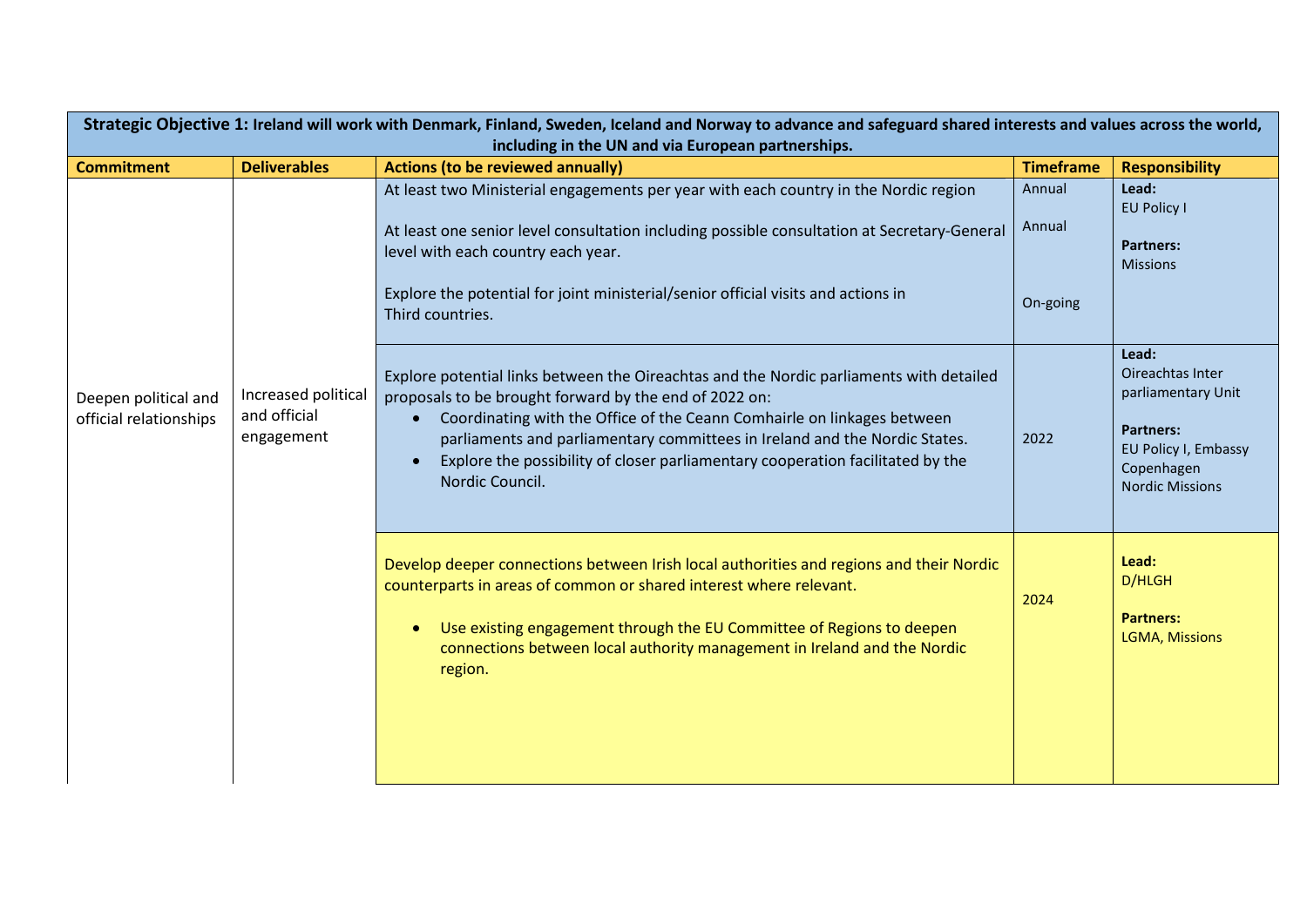| Build links with the Nordic Council and the Nordic Council of Ministers particularly in<br>areas such as but not limited to; children and youth affairs, the environment and climate,<br>energy, sustainable development, research, gender equality, disability and digitalisation.                                                                                                                                                                                                                                                                                                                                                                | On-going  | Lead:<br><b>Embassy Copenhagen</b><br><b>Partners:</b><br><b>EU Policy I and Nordic</b><br><b>Missions</b>             |
|----------------------------------------------------------------------------------------------------------------------------------------------------------------------------------------------------------------------------------------------------------------------------------------------------------------------------------------------------------------------------------------------------------------------------------------------------------------------------------------------------------------------------------------------------------------------------------------------------------------------------------------------------|-----------|------------------------------------------------------------------------------------------------------------------------|
| Develop our engagement with the Nordic Council and Nordic-Baltic 8 by building on the<br>success of the Nordic-Baltic conference in Dublin in October 2019 and by hosting a<br>second conference in December 2021.<br>Explore co-organising/co-hosting further topical events that reflect mutually shared<br>aspirations for the world. Harness the benefits of using VCs for this type of event,<br>including a wider audience, less associated costs and a larger pool of potential speakers.                                                                                                                                                   |           | Lead:<br>EU Policy I and Nordic<br><b>Missions</b>                                                                     |
| Explore the potential for co-organising meetings and events to deepen our bilateral<br>engagement on security and defence issues, including the sharing of expertise on<br>countering hybrid and cyber threats.                                                                                                                                                                                                                                                                                                                                                                                                                                    |           | Lead: ISP Unit                                                                                                         |
| Encourage short-term exchanges of civil and public servants with the region and an<br>Ireland/Nordic dimension to relevant Public Service leadership programmes.<br>Examine previous instances of civil servants exchanges<br>$\bullet$<br>Create a pilot scheme for short-term exchanges between Ireland and the Nordic<br>states to examine areas such as policy implementation, best practice, and<br>innovation.<br>Discuss updating the curricula of Public Service leadership programmes to<br>$\bullet$<br>include an Irish/Nordic dimension and the ongoing importance of the Nordic<br>region to Ireland's future prosperity post-Brexit. | 2022/2023 | Lead: Embassy<br>Stockholm<br><b>Partners:</b><br><b>DPER; Civil Service</b><br>Renewal & One<br>Learning, EU Policy I |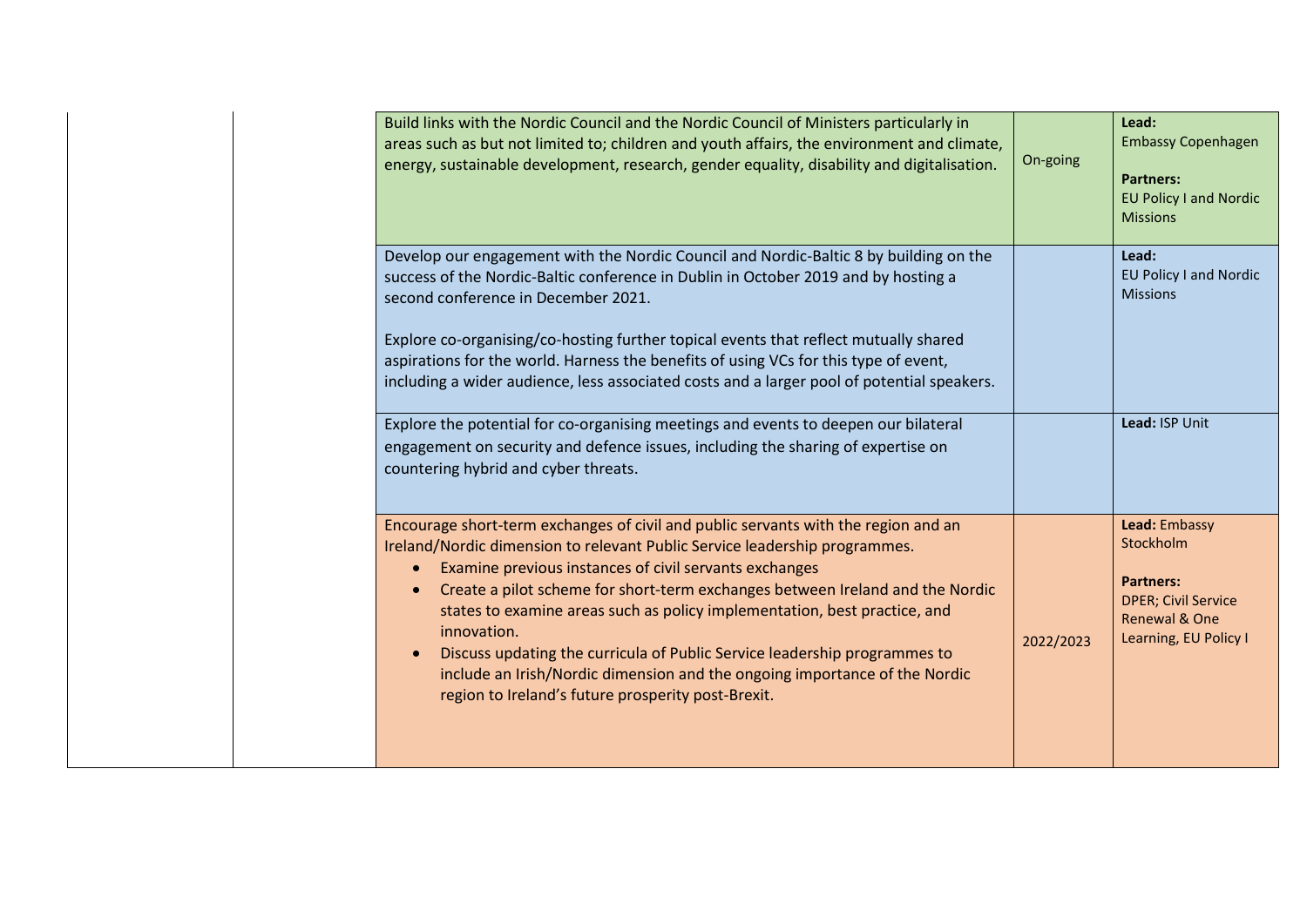| Ireland becomes<br>a strong voice on<br>areas of interest<br>in the Arctic     | Sustain and increase engagement with organisations focusing on Arctic issues, including:<br>Continued official and scientific engagement on Arctic issues including active<br>$\bullet$<br>participation at significant Arctic conferences and Ministerial engagement.<br>Contributing to Arctic Council working groups (PAME, CAFF, etc) through direct<br>$\bullet$<br>or indirect engagement via OSPAR.<br>Support for EU engagement based on new EU Arctic strategy.<br>$\bullet$<br>Consideration of another potential bid for Ireland to gain Observer status of the<br>Arctic Council by 2023.<br>Further engagement with the OSPAR (Oslo and Paris) Commission and support<br>$\bullet$<br>for the Network of Arctic Researchers in Ireland in exploring networking<br>opportunities with Nordic counterparts.<br>Active engagement with the Northern Periphery and Arctic Area Programme which<br>promotes inter-regional cooperation on shared challenges and opportunities. Encourage<br>Irish participants to partner with Nordic groups. | 2022/2023<br>for<br>attendance<br>at<br>Conference<br>and<br>Observer<br>Status bid. | Lead: EU Policy 1,<br><b>Embassy Oslo</b><br>Partners: D/HLGH,<br>D/AFM, Missions,<br>Marine Institute, DPER |
|--------------------------------------------------------------------------------|-------------------------------------------------------------------------------------------------------------------------------------------------------------------------------------------------------------------------------------------------------------------------------------------------------------------------------------------------------------------------------------------------------------------------------------------------------------------------------------------------------------------------------------------------------------------------------------------------------------------------------------------------------------------------------------------------------------------------------------------------------------------------------------------------------------------------------------------------------------------------------------------------------------------------------------------------------------------------------------------------------------------------------------------------------|--------------------------------------------------------------------------------------|--------------------------------------------------------------------------------------------------------------|
|                                                                                | Explore an application for Observer status of the Council of Baltic Sea States (CBSS)<br>Engage with the Council of Baltic Sea States on issues of mutual interest and expertise<br>including sustainability, child protection and trafficking.                                                                                                                                                                                                                                                                                                                                                                                                                                                                                                                                                                                                                                                                                                                                                                                                       | 2022                                                                                 | Lead: Embassy<br>Stockholm<br>Partners: EU Policy I,<br>Departments as<br>appropriate.                       |
| Increased<br>collaboration<br>with language<br>groups in the<br>Nordic region. | Build on existing links with Saami Council on language preservation and promotion<br>projects. Broaden our relationship to include areas such as; human rights, minorities and<br>the Arctic.                                                                                                                                                                                                                                                                                                                                                                                                                                                                                                                                                                                                                                                                                                                                                                                                                                                         | 2022/2023                                                                            | Lead: Embassy Oslo<br><b>Partner:</b><br><b>Missions, DTCAGSM</b><br>(Irish Language<br>division)            |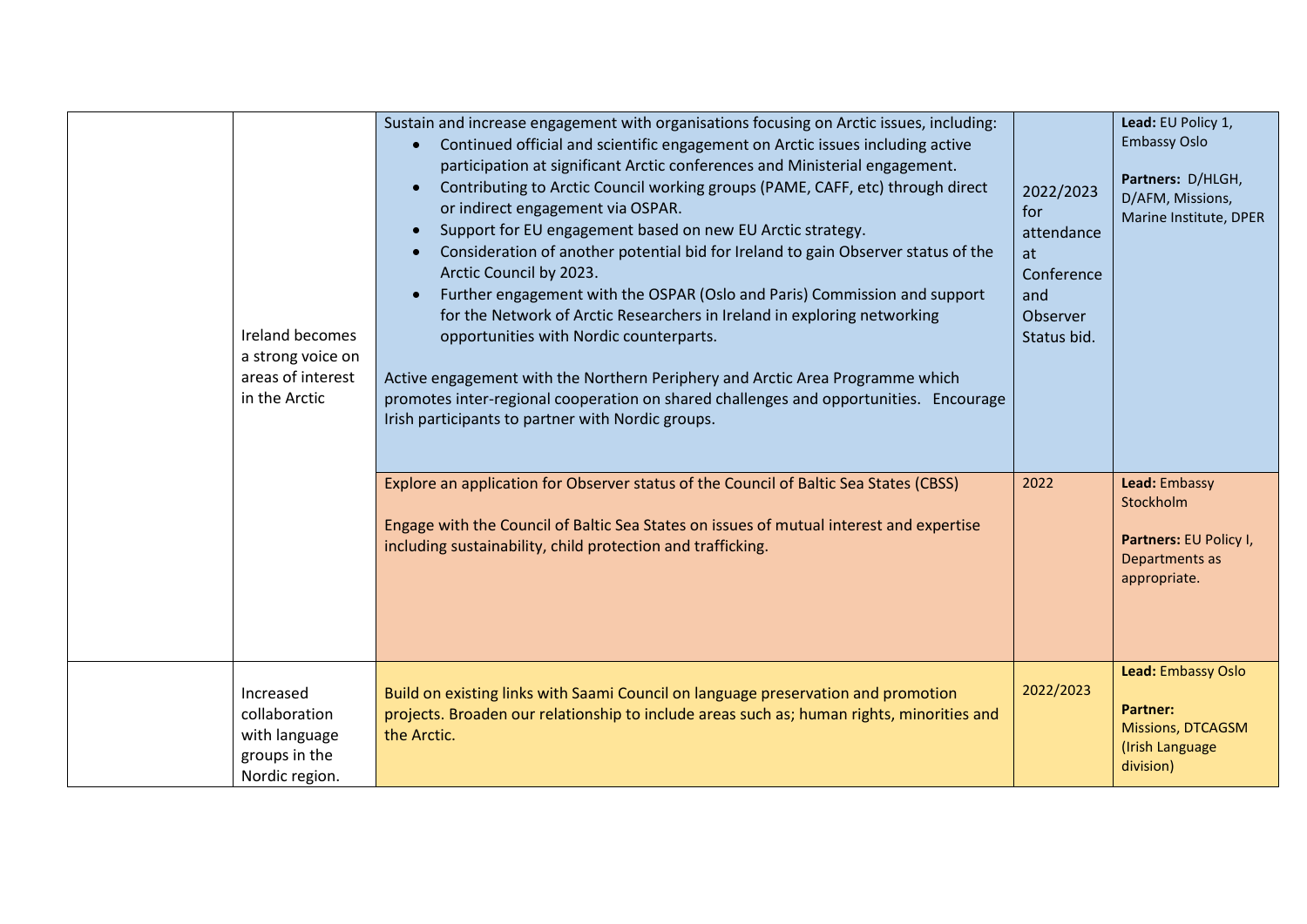|                                                                                                                                                                          |                                                                           | Support this work through engagement in each Nordic country with Saami<br>Representative Parliaments or organisations.<br>In the context of the 60 <sup>th</sup> anniversary of Diplomatic Relations between Ireland and<br>Finland seek opportunities to explore questions of language and identity, including the<br>Irish, English, Finnish, Swedish, and Saami languages and explore potential for further<br>engagement on the issues. |                              |                                                                                                                                                    |
|--------------------------------------------------------------------------------------------------------------------------------------------------------------------------|---------------------------------------------------------------------------|---------------------------------------------------------------------------------------------------------------------------------------------------------------------------------------------------------------------------------------------------------------------------------------------------------------------------------------------------------------------------------------------------------------------------------------------|------------------------------|----------------------------------------------------------------------------------------------------------------------------------------------------|
| Maintain our close<br>cooperation on the<br>multilateral agenda<br>in relation to the<br>Sustainable<br><b>Development Goals</b><br>and the<br>sustainability<br>agenda. | Increased<br>collaboration on<br>the SDG and<br>sustainability<br>agenda. | Ensure collaboration and cooperation with Nordic States across all UN bodies and<br>institutions.<br>Collaborate on international development policy issues, including through our<br>participation in the Nordic+ International Donors' Group, the Rubens Group, as well as<br>our shared constituencies within the structures of the African Development Bank and<br>Asian Development Bank.                                              | 2022<br>On-going<br>On-going | Lead: $DCAD -$<br>Multilateral,<br><b>UN-IFIs Unit</b><br><b>Partners:</b><br>Embassy Oslo,<br>Political Division,<br><b>Missions</b>              |
| Engage further with<br>Norway and Iceland<br>in strengthening our<br>shared membership<br>of the European<br>Economic Area.                                              |                                                                           | Continue to engage and enhance involvement with the EEA, Greenland and the Faroe<br>Islands in areas of common interest such as energy policy, the sustainable blue economy,<br>and the Arctic area programme.                                                                                                                                                                                                                              | On-going                     | Lead:<br><b>Embassy Oslo and</b><br><b>Embassy Copenhagen</b><br><b>Partners:</b><br>Norwegian Embassy,<br>DCAD - Climate Unit,<br>DECC, DAFM, DoT |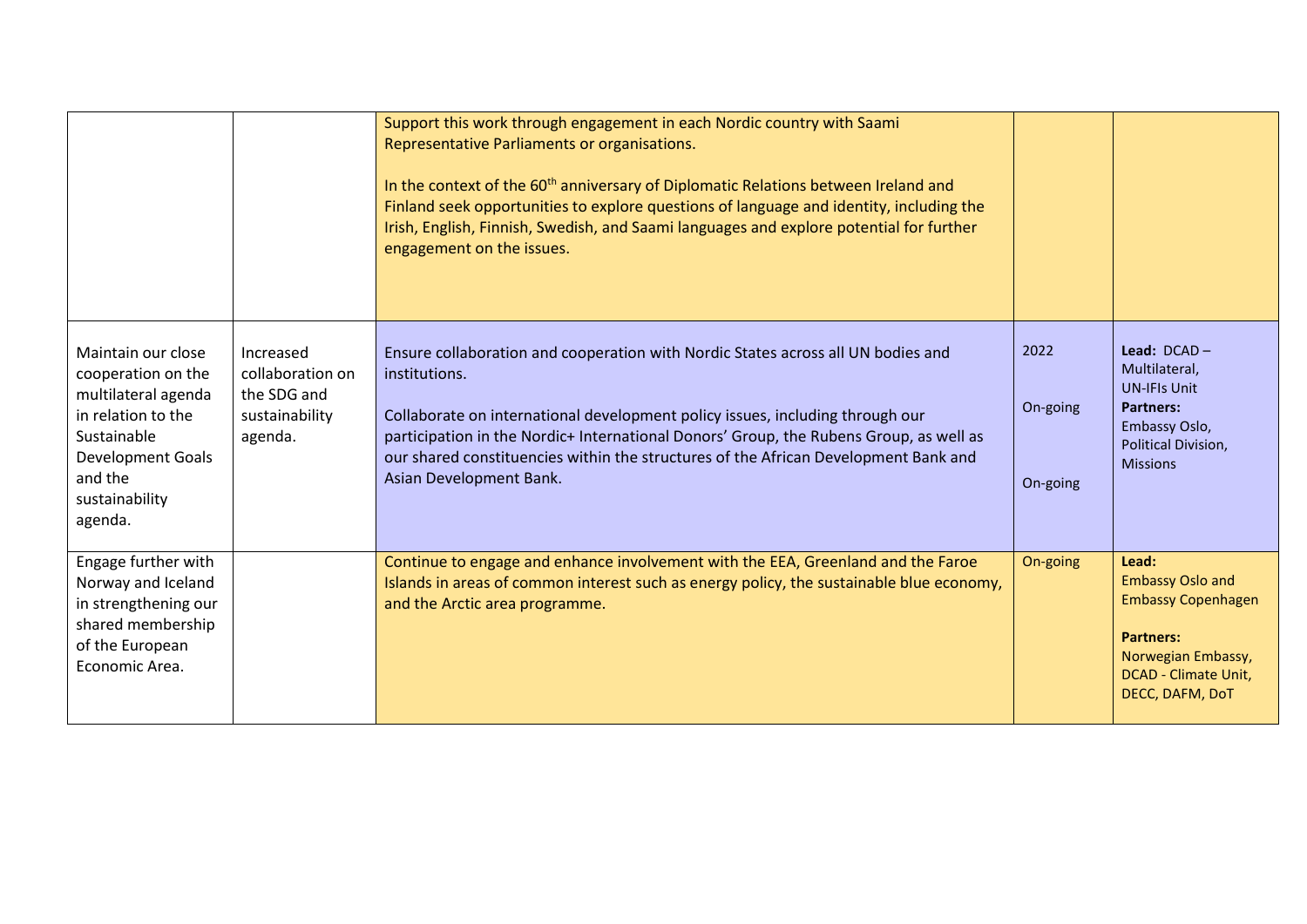| Build on our shared<br>interests in the EU<br>and develop better<br>understanding of our<br>respective priorities<br>across all policy<br>areas.                                        |                                                                                    | Continue and enhance our close cooperation on European policy areas including trade,<br>environment and rule of law.<br>Continue to participate and enhance involvement in like-minded groups such as the D9<br>digital group and the Like-minded group on the Single Market with Denmark, Sweden<br>and Finland.                                                                                                                                                                                                                                                                                                         | On-going | Lead:<br><b>EU Division (SM</b><br>group), DETE (D9);<br><b>Partners:</b><br><b>Relevant line</b><br><b>Departments, Resident</b><br>missions, Perm Rep in<br><b>Brussels</b> |
|-----------------------------------------------------------------------------------------------------------------------------------------------------------------------------------------|------------------------------------------------------------------------------------|---------------------------------------------------------------------------------------------------------------------------------------------------------------------------------------------------------------------------------------------------------------------------------------------------------------------------------------------------------------------------------------------------------------------------------------------------------------------------------------------------------------------------------------------------------------------------------------------------------------------------|----------|-------------------------------------------------------------------------------------------------------------------------------------------------------------------------------|
| Identify areas of<br>collaboration and<br>learning in terms of<br>sustainable carbon-<br>neutral cities.                                                                                | Active<br>engagement with<br>Nordic states on<br>carbon-neutral<br>cities.         | Coordinate with the Perm Rep in Brussels and relevant Nordic Missions in Brussels on the<br>Commission's mission for 100 Climate-neutral cities by 2030.<br>Strengthen cooperation on "active transport" issues of shared interest regarding<br>commitments to sustainability.                                                                                                                                                                                                                                                                                                                                            |          | Lead:<br>DECC, DHLGH<br><b>Partners:</b><br>LGMA, Nordic<br>Embassies,<br>Perm-Rep Brussels,<br>D/Transport, TII                                                              |
| Work to maintain<br>the strong support of<br>our Nordic partners<br>in relation to Brexit<br>and our shared<br>interests in the<br>partnership of the<br>EU with the United<br>Kingdom. | Gain a shared<br>understanding of<br>our mutual goals<br>in relation to<br>Brexit. | Continued engagement on Brexit/EU-UK matters by the EU-UK Unit with Nordic partner<br>Embassies in Dublin and by Missions in the region with relevant local administrations, to<br>ensure clear messaging on IE priorities and identify areas of common interest with regard<br>to the EU-UK and EEA-UK relationship.<br>Coordination with Perm Rep Brussels to pursue identified common interests within the<br>EU framework for cooperation with the UK.<br>Use each other's expertise in order to develop knowledge sharing in areas of mutual<br>interest such as the UK, the trans-Atlantic relationship and Russia. | On-going | Lead:<br>EU-UK,<br><b>Partners:</b><br>Missions, Nordic<br>Embassies                                                                                                          |
| Enhance<br>opportunities for<br>collaboration with<br>Denmark and Finland<br>in the seven country                                                                                       |                                                                                    | Identify potential work areas for follow up with Denmark and Finland as fellow EU<br>members of the Initiative.                                                                                                                                                                                                                                                                                                                                                                                                                                                                                                           | On-going | Lead: Econ Unit and<br><b>DETE</b><br><b>Partners:</b>                                                                                                                        |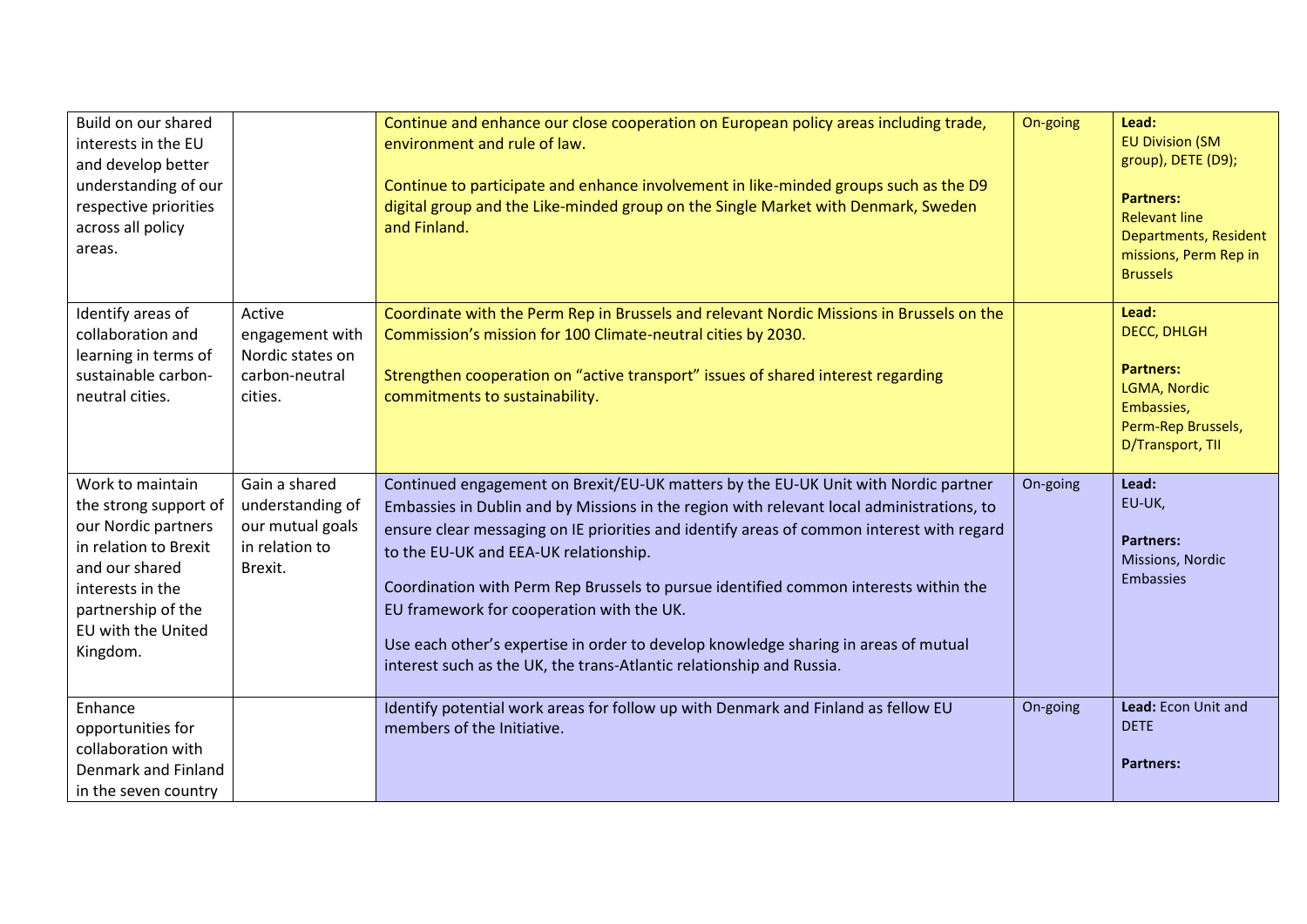| 'Small Advanced<br>Economies Initiative'<br>in the three pillars of<br>science and<br>innovation,<br>economics, and<br>foreign affairs and<br>trade. |                                                                                                                                                                                                                                                                                                                                                                                                                                                                                                                                                                                                                                                                                                              |          | <b>Embassy Copenhagen</b><br>and Embassy Helsinki                                         |
|------------------------------------------------------------------------------------------------------------------------------------------------------|--------------------------------------------------------------------------------------------------------------------------------------------------------------------------------------------------------------------------------------------------------------------------------------------------------------------------------------------------------------------------------------------------------------------------------------------------------------------------------------------------------------------------------------------------------------------------------------------------------------------------------------------------------------------------------------------------------------|----------|-------------------------------------------------------------------------------------------|
| Develop our shared<br>interests in using<br>digital technologies<br>to improve the lives<br>of citizens in Europe.                                   | Promote information sharing between Government Departments and agencies with<br>Nordic equivalents on digital technologies.<br>Seek participation of Nordic countries in digital technology events and encourage<br>Government Departments and agencies to participate in Nordic events.<br>Engage with the Nordic-Baltic group at European Council meetings on proposals for the<br>digital single market.<br>Encourage visits between Governments Departments and the Nordic countries to<br>exchange knowledge and best practice. Develop knowledge exchanges of best practices<br>in harnessing technologies to support the digital transformation of enterprise in Ireland<br>and the Nordic countries. | On-going | Lead:<br>DECC, D/Justice, DETE,<br><b>Partners:</b><br>Perm-Rep Brussels,<br><b>OGCIO</b> |
| <b>Build on existing</b><br>engagements with<br>Finland in support of<br>EU peace mediation<br>measures.                                             | Continue and enhance engagement with Finland, including meetings at official level to<br>exchange information and discuss common approaches.<br>Continue efforts to support jointly in peace building and conflict resolution within the EU<br>and at the UN and endeavour to find new avenues for the cooperation.                                                                                                                                                                                                                                                                                                                                                                                          | On-going | Lead:<br>Embassy Helsinki<br><b>Partners:</b><br>Finnish Embassy,<br>Dublin, D/Defence,   |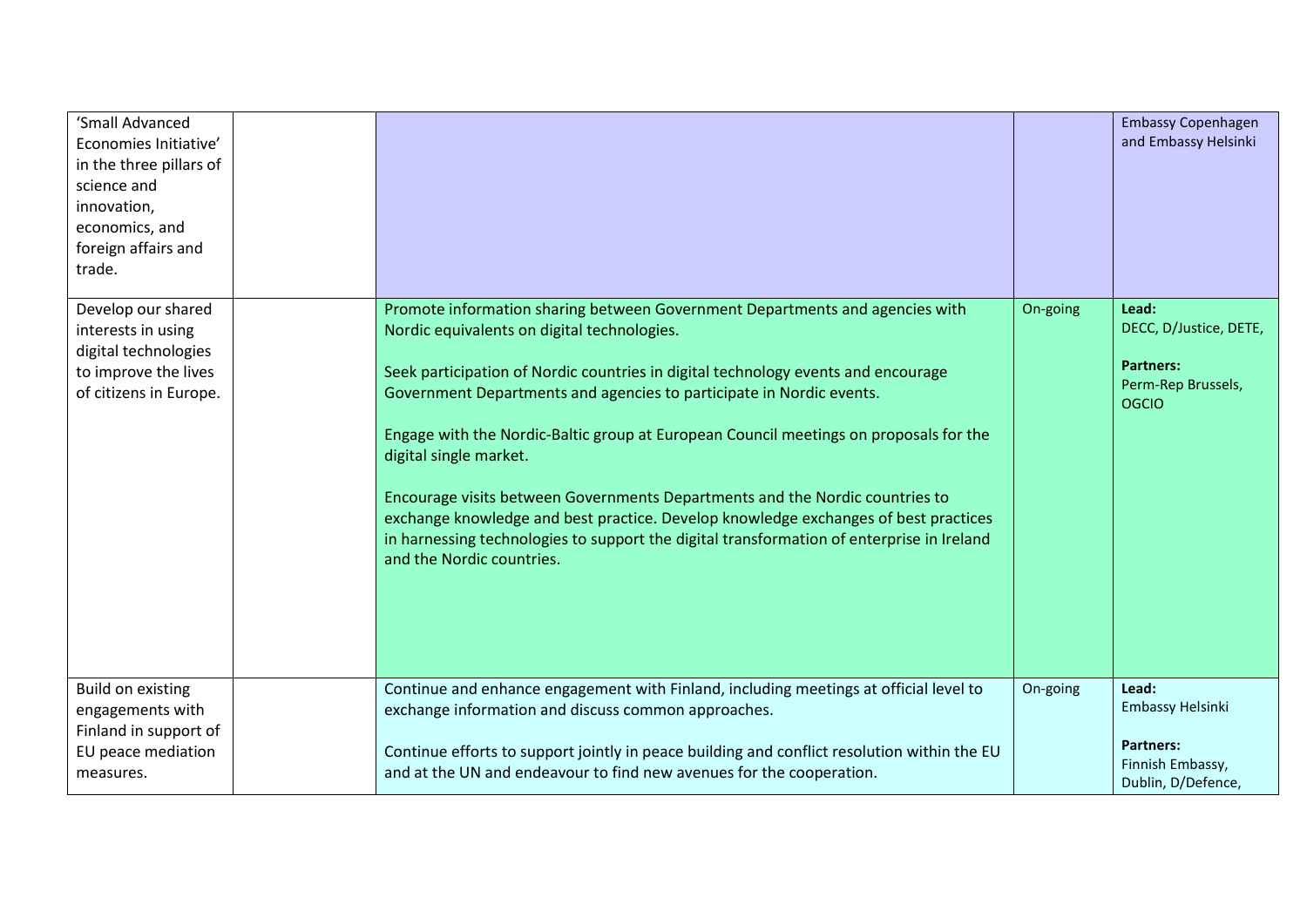|                                                                                                                                     | Encourage organisations to develop joint projects.<br>Liaise with our Finnish and Estonian counterparts on cyber and hybrid warfare policies<br>including exchanges with the European Centre of Excellence for Countering Hybrid<br>Threats.<br>Explore with Embassy Helsinki further engagement with Nordic-based Stability Fund<br>partners (e.g. CMI) and enhance cooperation with Nordic partners on peace/mediation<br>support efforts at EU level. |      | D/Justice, EU Policy I,<br>Political Division,<br>Embassy Tallinn, |
|-------------------------------------------------------------------------------------------------------------------------------------|----------------------------------------------------------------------------------------------------------------------------------------------------------------------------------------------------------------------------------------------------------------------------------------------------------------------------------------------------------------------------------------------------------------------------------------------------------|------|--------------------------------------------------------------------|
| Work in close<br>partnership with<br>Norway as fellow                                                                               | Engage with Norway as part of their UNSC presidency in January 2022.<br>Work with Norway as co-penholders on the Syria Humanitarian file to retain cross-border                                                                                                                                                                                                                                                                                          |      | Lead: UNSC Task Team<br><b>Partners:</b>                           |
| members of the UN<br>Security Council for<br>the 2021-22 term as<br>we respond to and<br>engage with global<br>challenges together. | humanitarian assistance to North-West Syria via the Bab-al-Hawa crossing. Develop co-<br>penholder statements with Norway for the monthly debates on Syria Humanitarian<br>issues.<br>Cooperate with Norway to strengthen the Council's work on Climate and Security,<br>including ensuring a smooth transition in January 2022 as Norway takes over as co-chair                                                                                         |      | <b>Embassy Oslo</b>                                                |
|                                                                                                                                     | of the IEG on Climate and Security from Ireland.<br>Continue to work closely with Norway on a range of issues as likeminded members of the<br>Council, including on priorities such as Afghanistan, for which Norway is penholder;<br>Ethiopia, for which Ireland is penholder; Children and Armed Conflict which Norway co-<br>chairs the IEG on; and WPS which Ireland co-chairs the IEG on.                                                           | 2022 |                                                                    |
|                                                                                                                                     | Enhance ongoing engagement with Nordic partners on the Women, Peace and Security<br>(WPS) agenda more broadly, at UN and EU-level, which is a shared priority for both<br>Ireland and Norway.                                                                                                                                                                                                                                                            |      |                                                                    |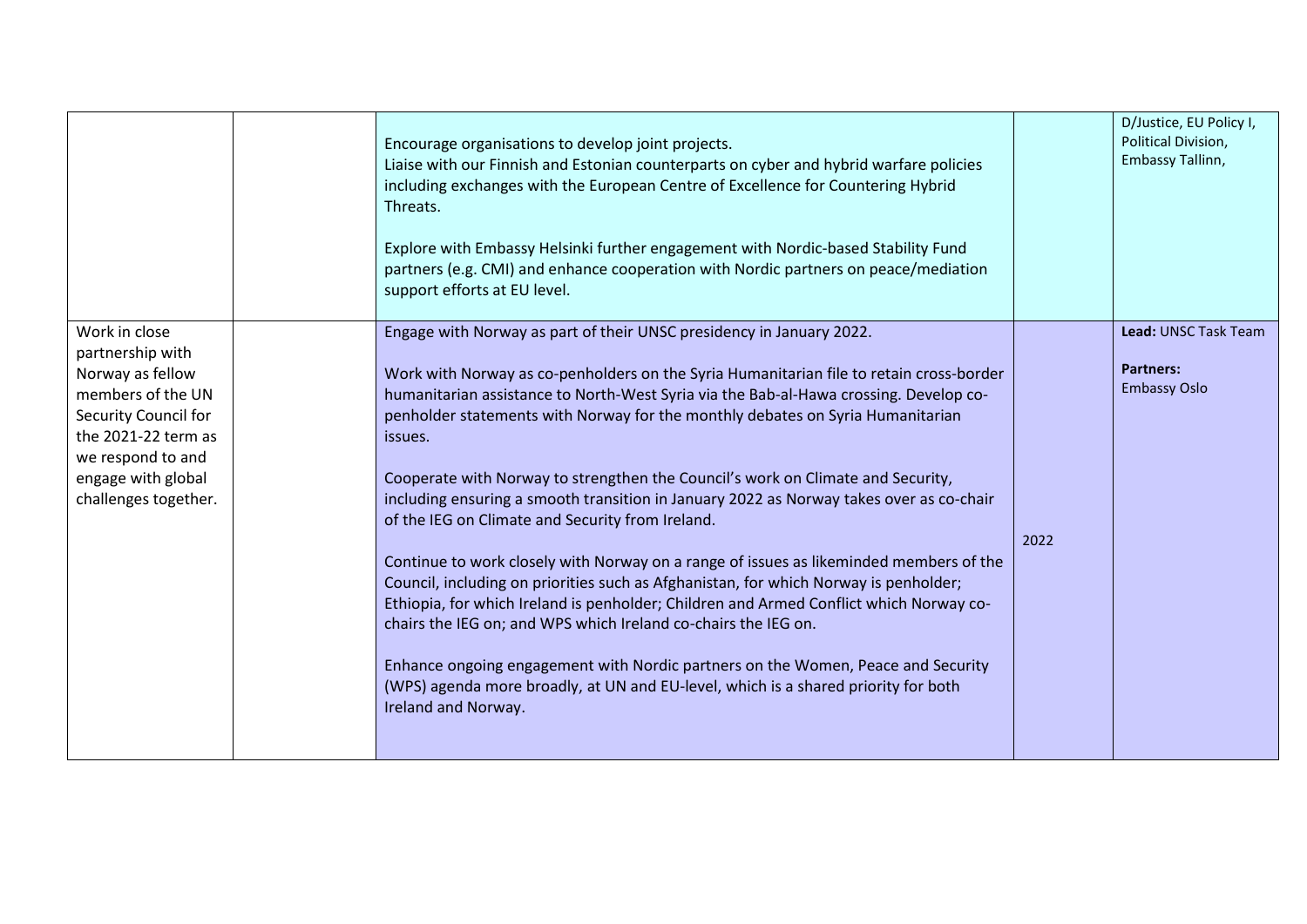| Work closely with<br>the Nordic countries<br>in promoting our<br>shared values<br>through the Council<br>Of Europe. | Use Ireland's six-month Presidency of the Committee of Ministers in 2022 to engage<br>closely with the Nordic countries on our shared values.<br>Continue our strong engagement with Iceland on continuing our mutual themes in our<br>successive presidencies.<br>Working together on the implementation of judgments of the European<br>Court of Human Rights through our chairmanship of the committee on the Supervision of<br>execution of judgments of the European Court of Human Rights | 2022 | Lead: ENU / Strasbourg<br><b>PR</b><br><b>Partners:</b><br><b>Missions</b>                |
|---------------------------------------------------------------------------------------------------------------------|-------------------------------------------------------------------------------------------------------------------------------------------------------------------------------------------------------------------------------------------------------------------------------------------------------------------------------------------------------------------------------------------------------------------------------------------------------------------------------------------------|------|-------------------------------------------------------------------------------------------|
| Work in partnership<br>on climate issues                                                                            | Work with all Foreign Ministries in the region on the Green Foreign Ministry initiative and<br>partnership building.                                                                                                                                                                                                                                                                                                                                                                            | 2022 | Lead: Embassy<br>Copenhagen<br>Partners: DCAD -<br>Climate Unit, PMU,<br>Nordic Missions, |
|                                                                                                                     | Engage with our Nordic partners as part of the European Green Deal programme<br>including Fit for 55.<br>Ensure regular meetings at ministerial and official level on the topics of energy,<br>environment and climate change.                                                                                                                                                                                                                                                                  | 2022 | Lead: EU Policy I<br>Partners: DECC                                                       |
|                                                                                                                     | Collaborate on areas of common concern, including on halting biodiversity loss; support<br>for post-2020 UN climate targets; mitigating the effects of climate change on our oceans<br>and preventing pollution and marine litter.                                                                                                                                                                                                                                                              |      | Lead: D/HLGH<br>Partner: EU Policy I,<br><b>DCAD-Climate Unit,</b>                        |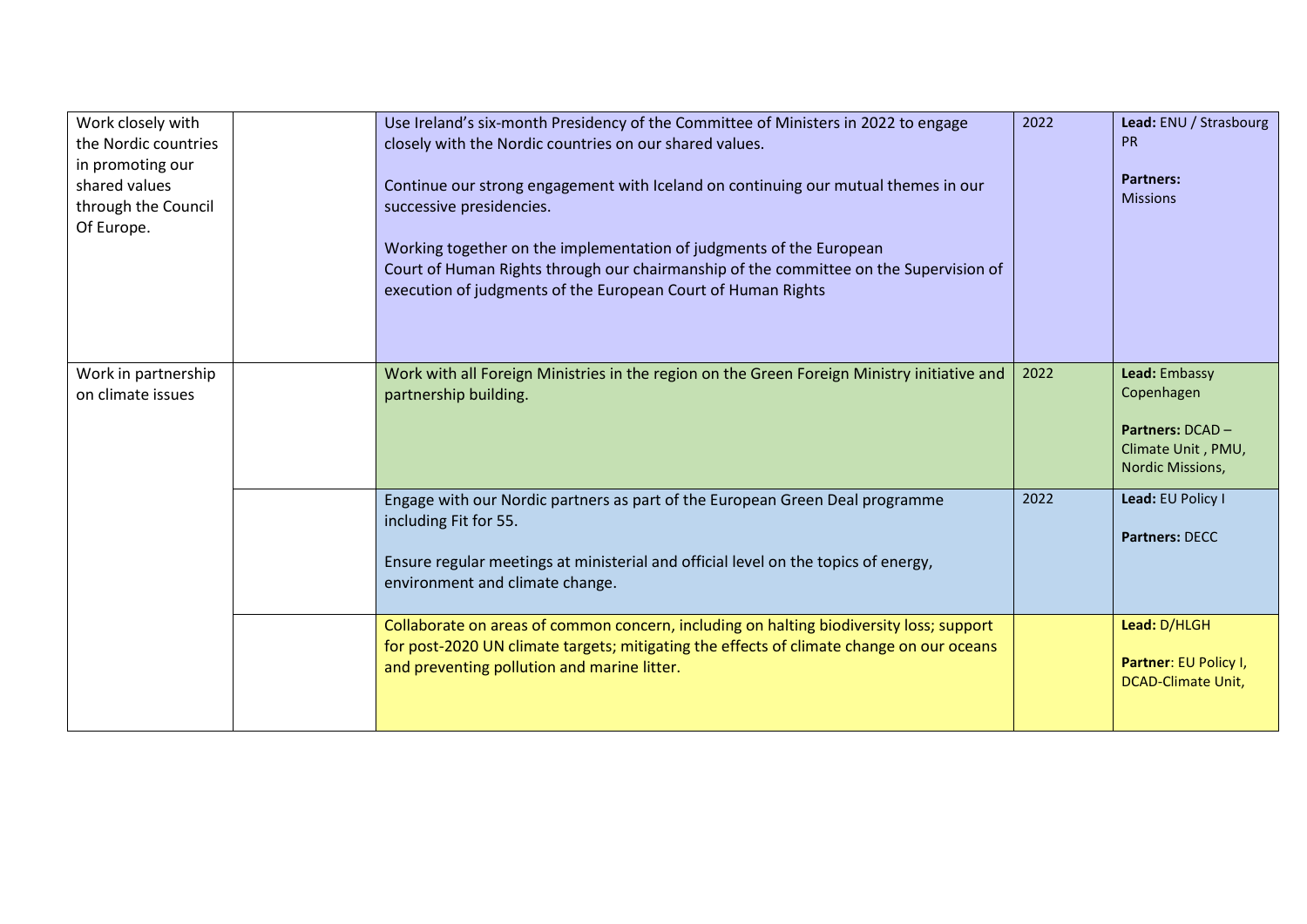In 2022 the priorities of the Nordic Strategy under Objective 2 will be the:

- Hosting of bi-annual regional market team meetings.
- Engaging with our Nordic Counterparts in relation to the objectives under COP 26.
- Support Tourism Ireland and DTAGSM in developing advertising campaigns and targeted missions to the Nordic region.

|                                                                                                     | Strategic Objective 2: Ireland will facilitate deepened trade, tourism and knowledge exchanges with the Nordic region consistent with our climate action agenda. |                                                                                                                                                                                                                                                                                                                            |                  |                                                                                                                                                                              |  |  |
|-----------------------------------------------------------------------------------------------------|------------------------------------------------------------------------------------------------------------------------------------------------------------------|----------------------------------------------------------------------------------------------------------------------------------------------------------------------------------------------------------------------------------------------------------------------------------------------------------------------------|------------------|------------------------------------------------------------------------------------------------------------------------------------------------------------------------------|--|--|
| <b>Commitment</b>                                                                                   | <b>Deliverables</b>                                                                                                                                              | <b>Actions (to be reviewed annually)</b>                                                                                                                                                                                                                                                                                   | <b>Timeframe</b> | <b>Responsibility</b>                                                                                                                                                        |  |  |
| Aim to grow our<br>bilateral trade<br>with the region<br>from $£15bn$<br>annually                   | Increased bilateral<br>trade with the<br>Nordic states                                                                                                           | Identify sectoral areas with capacity for further trade in line with the new Trade and<br><b>Investment Strategy</b><br>Conduct a series of trade missions to the Nordic region over the lifetime of the Nordic<br>strategy in line with the needs of the clients of Enterprise Ireland, Bord Bia, and Tourism<br>Ireland. | 2021-2025        | Lead:<br><b>DETE</b><br><b>Partners:</b><br>Enterprise Ireland,<br>Missions, Bord Bia,<br><b>Tourism Ireland</b>                                                             |  |  |
| Establish new<br>research<br>partnerships<br>with Nordic<br>institutes and<br>companies by<br>2025. | Implementation of<br>research<br>partnerships.                                                                                                                   | Seek to identify complementary institutions and business networks in Ireland and the<br>Nordic states to be included in research partnerships.<br>Encourage Irish universities and relevant agencies to engage with their Nordic<br>counterparts on promoting Irish expertise.                                             |                  | Lead:<br><b>DFHERIS</b><br><b>Partners:</b><br>DETE, DTCAGSM,,<br>Universities,<br>Enterprise Ireland,<br>Bord Bia, Tourism<br>Ireland, Science<br><b>Foundation Ireland</b> |  |  |
| Hold an annual<br>regional market<br>team meeting<br>to share                                       | Annual meetings<br>with all Team Ireland<br>stakeholders.                                                                                                        | Coordinate with Team Ireland agencies in the Nordic states on continuing to coordinate<br>bi-annual regional market team meetings.                                                                                                                                                                                         | Annual           | Lead:<br><b>Embassy Stockholm</b><br><b>Partners:</b>                                                                                                                        |  |  |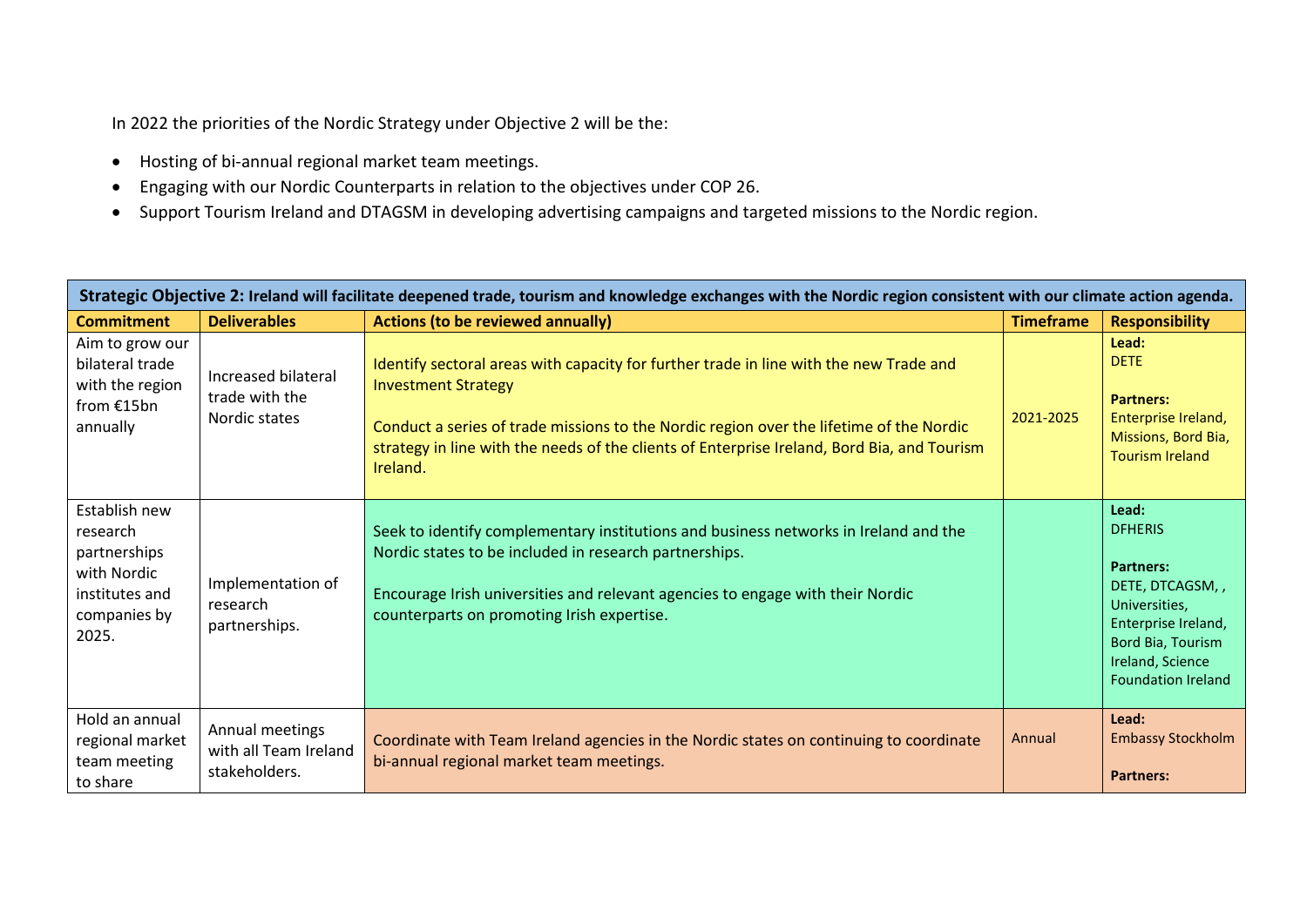| priorities and<br>actions for the<br>coming year.                                                                                       |                                                                                           |                                                                                                                                                                                                                                                                                                                                                                                                                                                                                                                                     | Agency staff in the<br>Nordic states, El,<br>IDA, Bord Bia                                                 |
|-----------------------------------------------------------------------------------------------------------------------------------------|-------------------------------------------------------------------------------------------|-------------------------------------------------------------------------------------------------------------------------------------------------------------------------------------------------------------------------------------------------------------------------------------------------------------------------------------------------------------------------------------------------------------------------------------------------------------------------------------------------------------------------------------|------------------------------------------------------------------------------------------------------------|
| Develop<br>knowledge<br>sharing<br>workshops,<br>compatible with<br>the Paris<br>Agreement<br>temperature<br>and food<br>security goals | Improved<br>understanding and<br>experience gained<br>on enacting the Paris<br>Agreement. | Grow our mutual understanding of our goals and shared experiences in enacting<br>measures under the Paris Agreement.<br>Develop a series of knowledge-sharing workshops to examine the actions that have been<br>taken in order to uphold the terms of the Paris agreement.<br>Engage with the Nordic bloc at COP26 and future COP meetings.                                                                                                                                                                                        | Lead:<br><b>DECC</b><br><b>Partners:</b><br>Embassy Helsinki,<br><b>Climate Unit-DCAD</b>                  |
| Ongoing work<br>to facilitate<br>business-to-<br>business<br>exchanges in<br>green transition<br>and growth in<br>renewable<br>energy   |                                                                                           | Support companies in these sectors to accelerate their entry and growth in the Nordics.<br>Jointly support research collaborations in the area of energy and collaboration in the<br>context of Horizon Europe to enable us to reach our climate targets while ensuring<br>security of supply in the energy sector.<br>Continue to identify and build links with business networks in the region to support<br>companies in these sectors including leveraging the recently launched "Northern Light"<br>Network of Irish Chambers. | Lead:<br><b>Enterprise Ireland</b><br><b>Partners:</b><br>DETE, DECC,<br><b>Missions</b><br>Lead: Missions |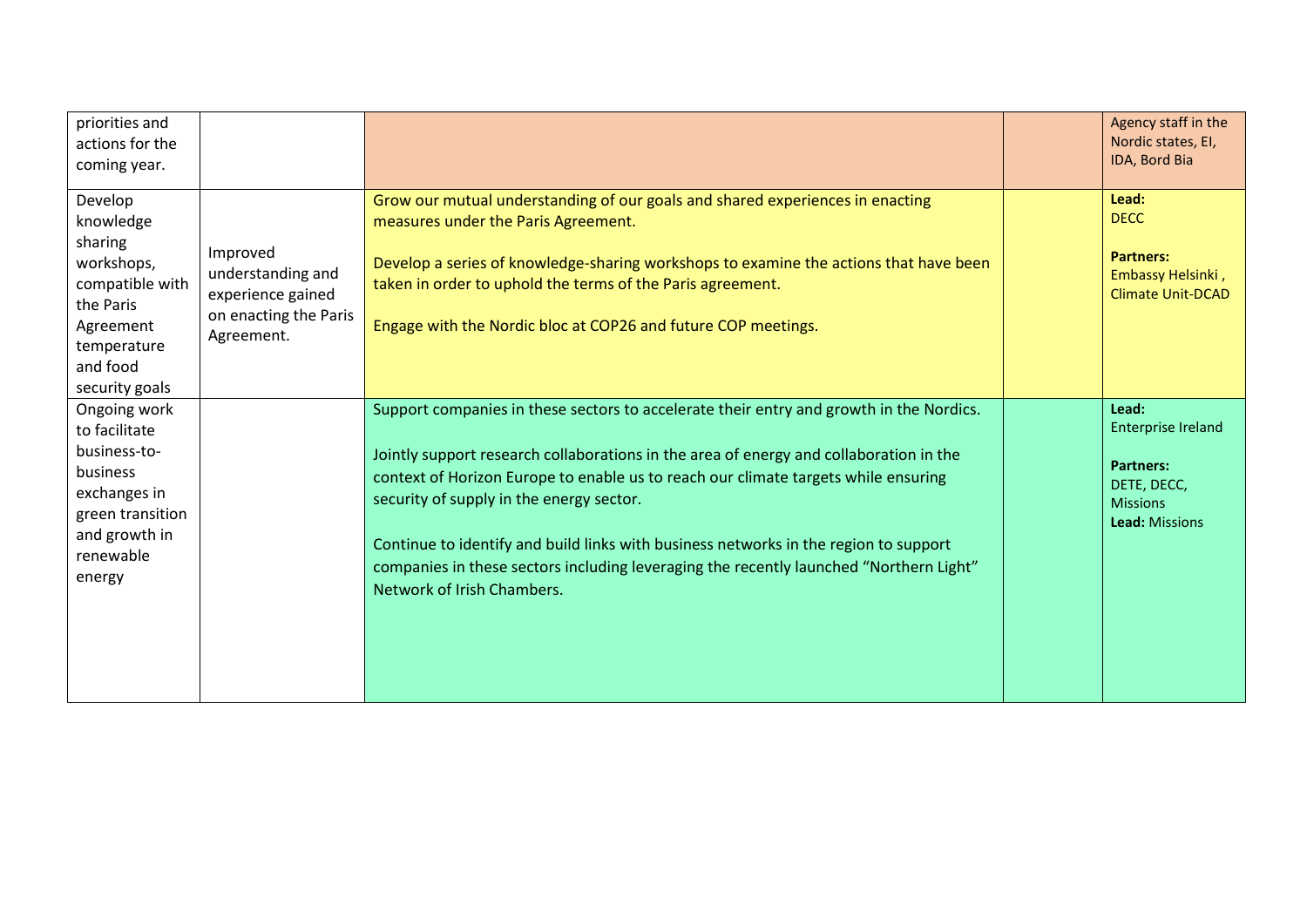| Support<br>collaboration<br>between Irish<br>and Nordic<br>companies on<br>the<br>development of<br>environmental<br>technologies<br>such as Carbon<br>Capture and<br>Storage (CCS)<br>technology | Implementation of<br>business and<br>research networks<br>on Carbon Capture<br>and Storage<br>Technology | Identify possible networks for collaboration between Irish and Nordic companies on the<br>development of environmental technologies such as Carbon Capture and Storage<br>technology (CCS), renewable energy, smart grids and battery technology including<br>through the existing work of Enterprise Ireland in the Nordic region.<br>Examine the possibility of a conference or workshop to discuss information exchange<br>between Irish and Nordic companies on the development of environmental technology. | 2024 | Lead:<br><b>Embassy Oslo</b><br>Partners: SFI,<br>Enterprise Ireland,<br><b>EU Policy I</b> |
|---------------------------------------------------------------------------------------------------------------------------------------------------------------------------------------------------|----------------------------------------------------------------------------------------------------------|------------------------------------------------------------------------------------------------------------------------------------------------------------------------------------------------------------------------------------------------------------------------------------------------------------------------------------------------------------------------------------------------------------------------------------------------------------------------------------------------------------------|------|---------------------------------------------------------------------------------------------|
| Deepen our<br>engagement in<br>the North Seas<br>Energy<br>Cooperation.                                                                                                                           | Meet our objectives<br>under the NSEC work<br>programme 2020-<br>2023                                    | Contribute to the implementation of the EU Strategy on offshore renewable energy.<br>Collaborate with the Nordic states on areas of mutual interest within the EU Strategy.                                                                                                                                                                                                                                                                                                                                      |      | Lead:<br><b>DECC</b><br><b>Partners:</b><br><b>DCAD - Climate</b><br><b>Unit</b>            |
| Engage with<br>authorities in<br>Ireland and the<br>Nordic region to<br>realise the<br>benefits of<br>'smart cities'.                                                                             |                                                                                                          | Coordinate with the Local Government Management Association, the Permanent<br>Representation in Brussels and relevant Nordic Missions in Brussels on the Commission's<br>mission through the Horizon Europe initiative to aim for 100 Climate-neutral cities by<br>2030.                                                                                                                                                                                                                                         |      | Lead:<br><b>DHLGH</b><br><b>Partners:</b><br>LGMA, Perm-Rep<br><b>Brussels</b>              |
| Drive an<br>increasing<br>number of<br>focused Team                                                                                                                                               | Trade missions<br>involving ministerial<br>representation to<br>the Nordic region                        | State Agencies including Enterprise Ireland, IDA Ireland, Bord Bia and Tourism Ireland and<br>the Embassy network to work closely together to support trade missions (some with<br>Ministerial participation) and strong company participation at trade fairs and exhibitions.                                                                                                                                                                                                                                   |      | Lead:<br><b>DETE</b><br><b>Partners:</b><br>Missions,<br>Enterprise Ireland,,               |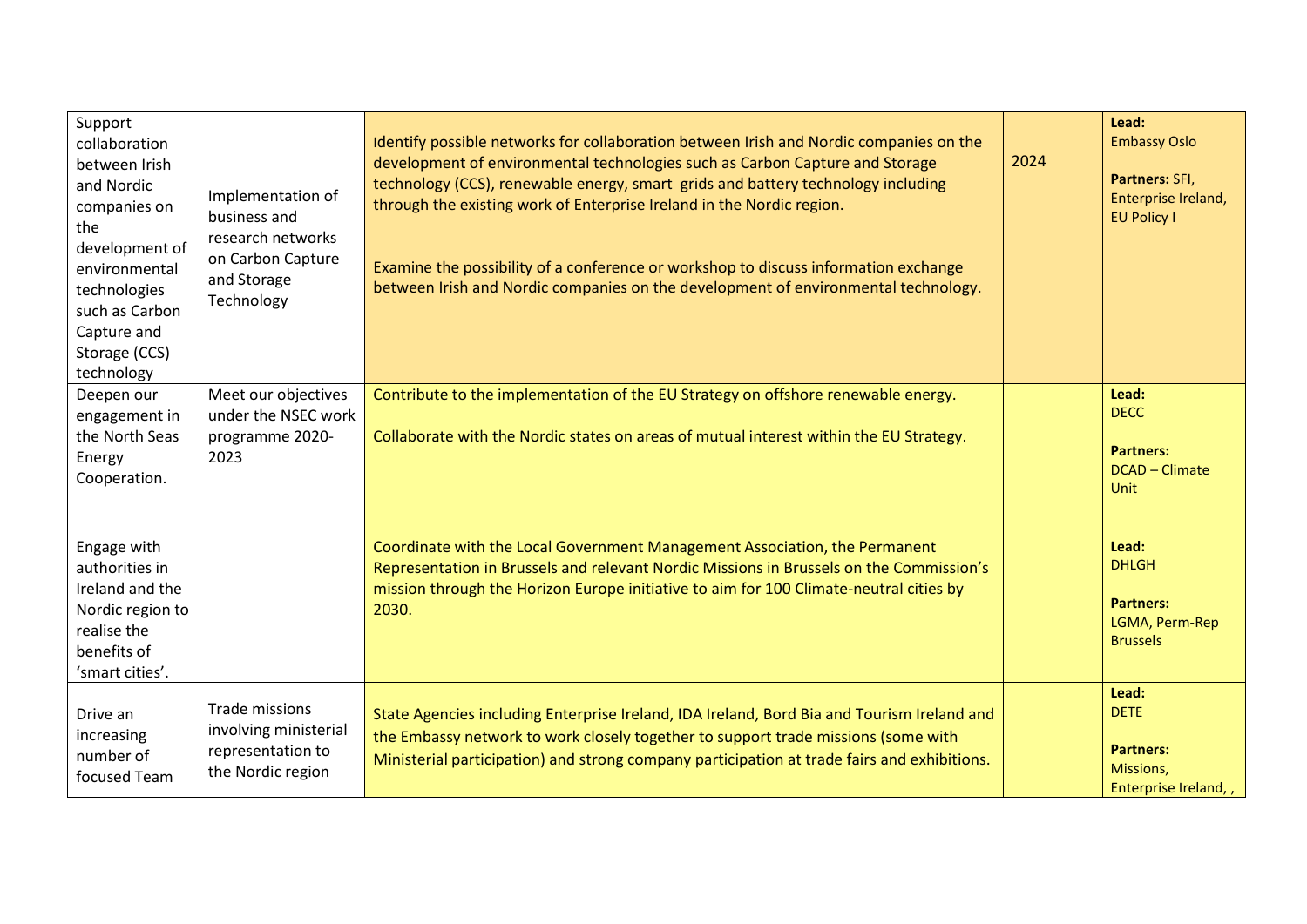| Ireland trade<br>missions to the<br>Nordic region                                                                                            | over the lifetime of<br>the strategy.                                                      |                                                                                                                        |      | Bord Bia, Tourism<br>Ireland, DFA-<br><b>Economic</b><br><b>Directorate</b>        |
|----------------------------------------------------------------------------------------------------------------------------------------------|--------------------------------------------------------------------------------------------|------------------------------------------------------------------------------------------------------------------------|------|------------------------------------------------------------------------------------|
| Roll out an<br>extensive<br>programme of<br>promotions to<br>target Nordic<br>visitors to<br>Ireland, once<br>travel<br>conditions<br>allow. | Growth in the<br>number of<br>programmes and<br>visitors from across<br>the Nordic Region. | Support Tourism Ireland and DTCAGSM in developing advertising campaigns and<br>targeted missions to the Nordic region. | 2022 | Lead:<br><b>Tourism Ireland</b><br><b>Partners:</b><br>Missions,<br><b>DTCAGSM</b> |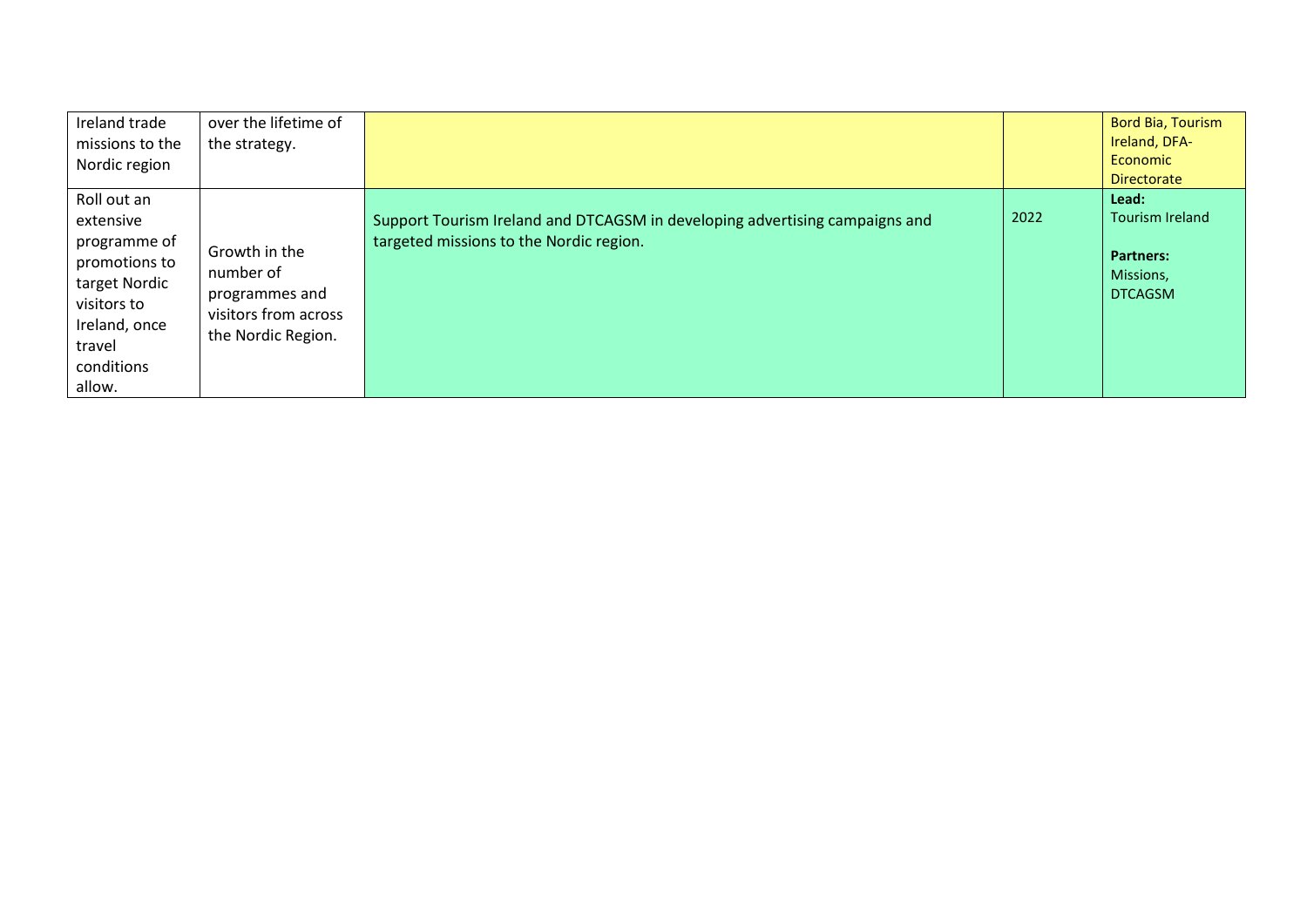In 2021 the priorities of the Nordic Strategy under Objective 3 will be:

• Support the establishment of the "Northern Light" Network of Irish Chambers in Q4 of 2021

In 2022, the priorities of the Nordic Strategy under Objective 3 will be:

- Leveraging the global greening initiative of St. Patrick's and St. Brigid's days in order to raise Ireland's positive profile in the region.
- Begin work on exploring the development of Irish studies programmes across the region.
- Begin communications through Social Media Platforms on developing Irish University alumni networks in the region.
- Supporting the growth of the "Northern Light" Network of Irish Chambers.

| Strategic Objective 3: Ireland will strengthen people-to-people links and links to the Global Irish community in the Nordic region.                                       |                                                                                      |                                                                                                                                                                                                                                                                                                                                 |                  |                                                                                                                                                          |  |  |
|---------------------------------------------------------------------------------------------------------------------------------------------------------------------------|--------------------------------------------------------------------------------------|---------------------------------------------------------------------------------------------------------------------------------------------------------------------------------------------------------------------------------------------------------------------------------------------------------------------------------|------------------|----------------------------------------------------------------------------------------------------------------------------------------------------------|--|--|
| <b>Commitment</b>                                                                                                                                                         | <b>Deliverables</b>                                                                  | <b>Actions (to be reviewed annually)</b>                                                                                                                                                                                                                                                                                        | <b>Timeframe</b> | <b>Responsibility</b>                                                                                                                                    |  |  |
| Work with<br>education<br>bodies to<br>facilitate<br>educational<br>exchange<br>initiatives<br>embracing<br>either second or<br>third-level<br>education<br>institutions. | <b>Education exchanges</b><br>at second or third<br>level with Erasmus<br>frameworks | Utilise the existing Léargas connections through the Erasmus and Erasmus+ networks to<br>encourage second and third educational institutions to engage with partners in the<br>region.<br>Encourage and facilitate institutional links between schools, museums and partner<br>organisations, and groups with shared interests. | 2022             | Lead:<br>Embassy<br>Stockholm, Léargas<br><b>Partners:</b><br>EU Policy 1,<br>Missions, DFHERIS,<br><b>DTCAGSM, National</b><br>Museum, Arts<br>Council. |  |  |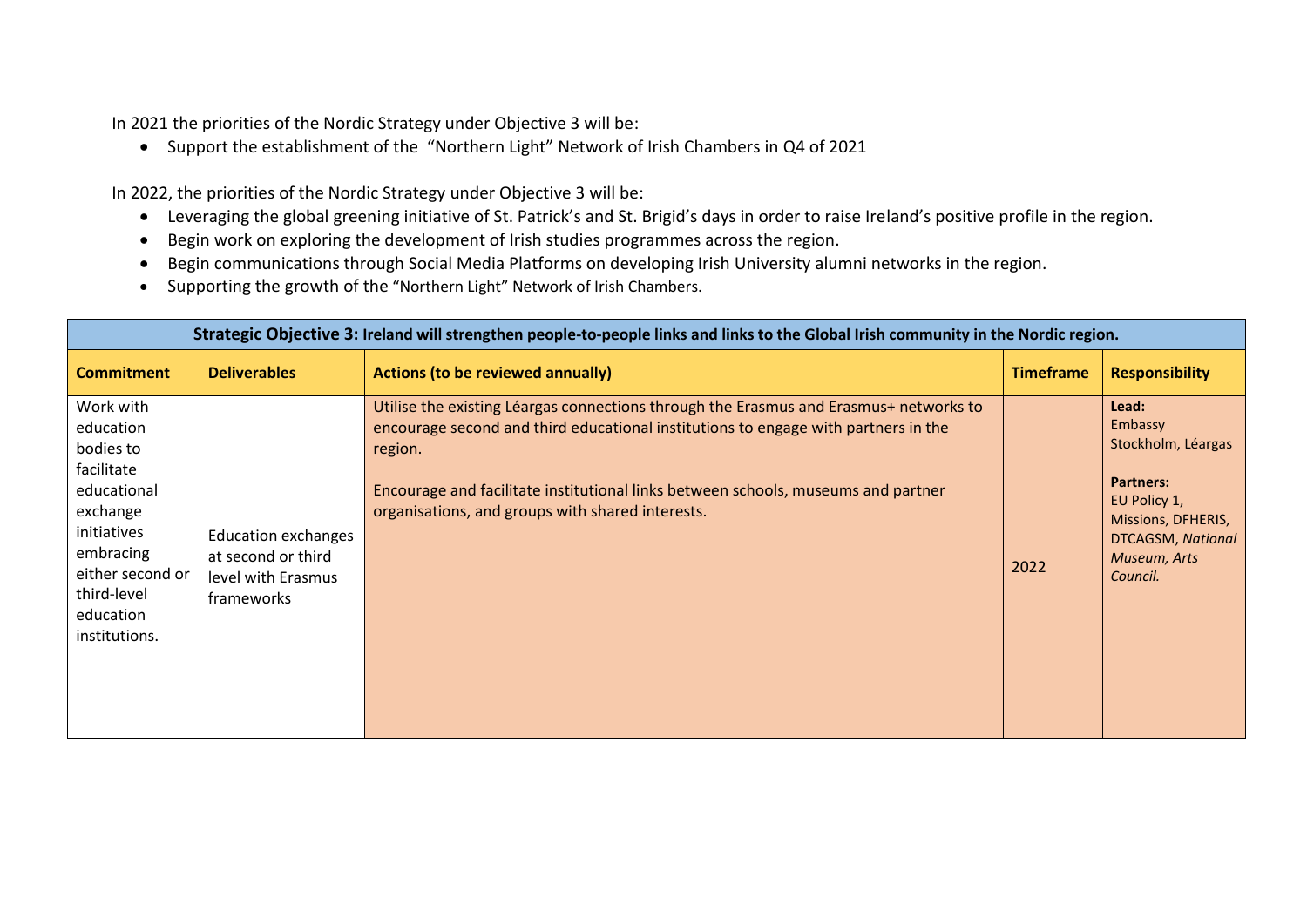| Raise Ireland's<br>positive profile<br>in the region.                                                                       | Increased<br>participation in Irish<br>events.                                                       | Leverage the Global Greening initiative and key festivals, including St. Patrick's Day and<br>St. Brigid's Day, to increase Ireland's positive profile in the region.<br>Work within the diplomatic networks of Ireland and the Nordic States including honorary<br>consuls to enhance the level of knowledge of all countries as a tourist destination<br>including Sustainable Tourism. | Annual | Lead:<br><b>Missions</b><br><b>Partners:</b><br>Global Ireland Unit,<br>Comms Unit,<br><b>DTCAGSM, Tourism</b><br>Ireland |
|-----------------------------------------------------------------------------------------------------------------------------|------------------------------------------------------------------------------------------------------|-------------------------------------------------------------------------------------------------------------------------------------------------------------------------------------------------------------------------------------------------------------------------------------------------------------------------------------------------------------------------------------------|--------|---------------------------------------------------------------------------------------------------------------------------|
| Engage with the<br>Irish Diaspora<br>and Affinity<br>Diaspora                                                               |                                                                                                      | Explore the potential for the development of an Irish studies programme in Nordic<br>regions.<br>Develop relationships with Irish diaspora and cultural groups in the region, encouraging<br>their engagement in cultural events hosted and facilitated by the Missions.                                                                                                                  | 2022   | Lead:<br><b>Embassy Oslo</b><br><b>Partners:</b><br>D/Ed & DFHERIS,<br>Léargas, Global<br><b>Ireland</b>                  |
| Promote and<br>support Irish<br>culture, sport,<br>heritage and<br>values                                                   | Increased<br>engagement in the<br>region between local<br>partners and<br>relevant<br>organisations. | Work with Irish communities and the affinity diaspora through the Emigrant Support<br>Programme and partnerships with the GAA, Comhaltas Ceoltóiri Éireann and others.                                                                                                                                                                                                                    | 2022   | Lead:<br>Missions,<br><b>Irish Abroad Unit</b><br><b>Partners:</b><br>Tourism Ireland,<br>DTCAGSM, Sport<br>Ireland       |
| Maximise the<br>potential of the<br>re-assignment<br>of the<br>secondary<br>accreditation of<br>Iceland to<br>Embassy Oslo. |                                                                                                      | Further develop our relationship with Iceland through an increased frequency of official<br>and ministerial visits, reflecting our strong shared experience and cultural links, as well as<br>wide-ranging common interests, including on environment, maritime, social and EU/EEA<br>topics.                                                                                             |        | Lead:<br><b>Embassy Oslo</b>                                                                                              |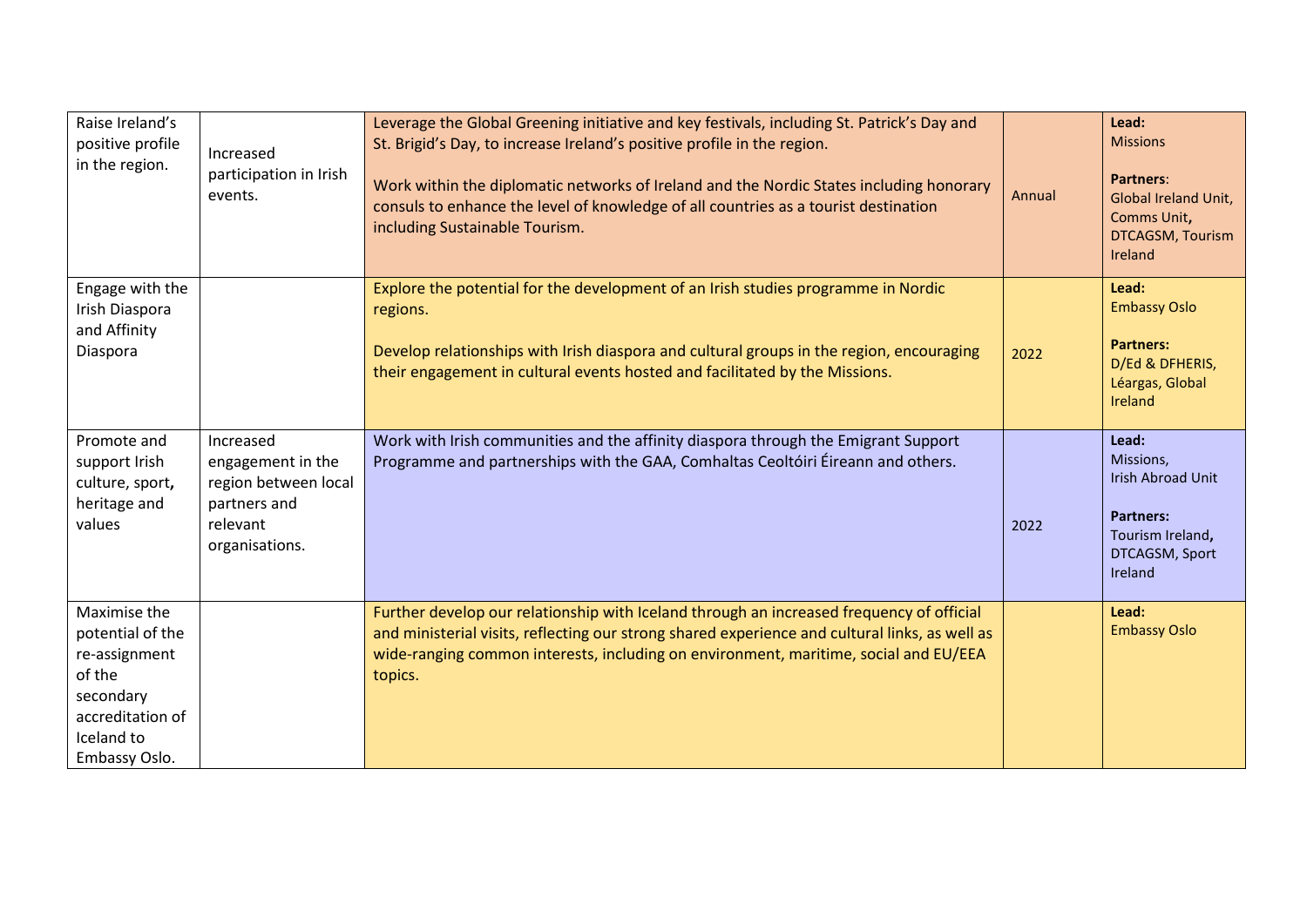| Develop<br>enhanced data<br>on international<br>alumni,<br>mapping their<br>location to<br>support the<br>development of<br>networks of<br>interest in the<br>Nordic region. | Growth of networks<br>of interest involving<br>Irish alumni.<br>Successful data-map<br>showing Irish alumni<br>in Nordic states. | Consult with Irish universities to determine existing formal links with Nordic universities.<br>Engage with the alumni networks of Irish universities on the possibility of cooperation on<br>Irish alumni in the Nordic states.<br>Pursue potential opportunities with Irish alumni networks of developing specific<br>networks targeting Irish alumni in the region.<br>Support the Missions, DFHERIS, and DETE in growing networks of interest in the Nordic<br>Region through Social Media Platforms. | 2022/2023 | Lead:<br>Embassy Helsinki<br><b>Partners:</b><br>Irish universities,<br><b>Higher Education</b><br>Authority, DETE,<br>Missions, Embassy<br>of Finland, Dublin. |
|------------------------------------------------------------------------------------------------------------------------------------------------------------------------------|----------------------------------------------------------------------------------------------------------------------------------|-----------------------------------------------------------------------------------------------------------------------------------------------------------------------------------------------------------------------------------------------------------------------------------------------------------------------------------------------------------------------------------------------------------------------------------------------------------------------------------------------------------|-----------|-----------------------------------------------------------------------------------------------------------------------------------------------------------------|
| Deepen support<br>for and<br>engagement<br>with Irish<br>diaspora<br>business<br>networks and<br>foster links<br>between them                                                | Establishment of a<br>Nordic-Baltic<br>network of the Irish<br>Chambers of<br>Commerce.                                          | Encourage the development of a Nordic-Baltic network of Irish Chambers of Commerce<br>drawing on the example of the existing country chambers of commerce.<br>Support the launch of the "Northern Light" Network of Irish Chambers in Q4 of 2021.                                                                                                                                                                                                                                                         | 2021      | Lead:<br><b>Embassy Stockholm</b><br><b>Partners:</b><br><b>DETE, Enterprise</b><br>Ireland, Missions,<br><b>DFA-Economic Unit.</b>                             |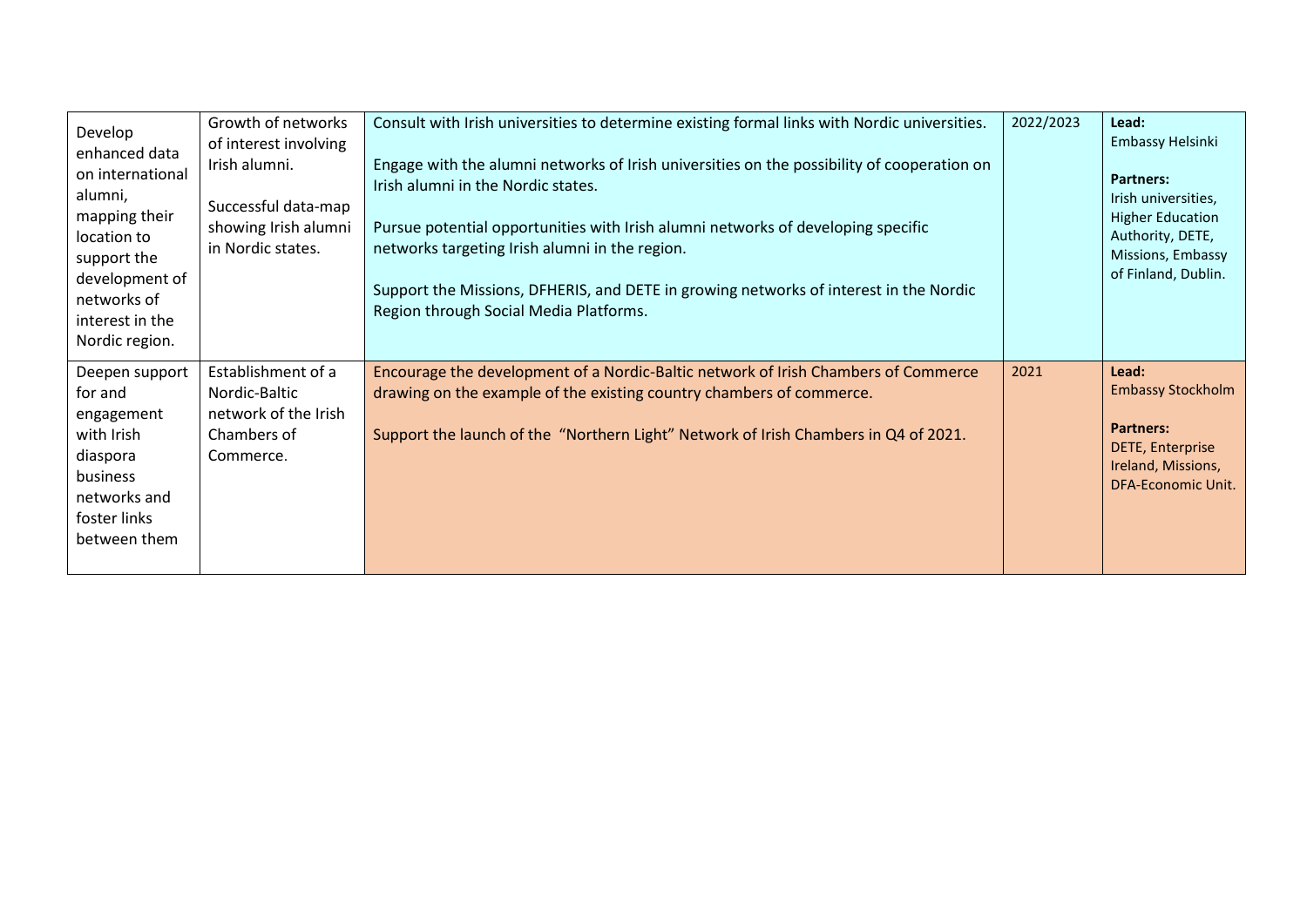In 2022, the priorities of the Nordic Strategy under Objective 4 will be:

- Identifying country-specific objectives for the promotion of Irish Culture.
- Ensuring that major cultural events such as St. Patrick's and St. Brigid's day are promoted across the region

| Strategic Objective 4: Ireland will grow its reputation across the Nordic countries through enhanced promotion of culture, heritage and linkages.            |                     |                                                                                                                                                                                                                                  |                  |                                                                            |  |
|--------------------------------------------------------------------------------------------------------------------------------------------------------------|---------------------|----------------------------------------------------------------------------------------------------------------------------------------------------------------------------------------------------------------------------------|------------------|----------------------------------------------------------------------------|--|
| <b>Commitment</b>                                                                                                                                            | <b>Deliverables</b> | <b>Actions (to be reviewed annually)</b>                                                                                                                                                                                         | <b>Timeframe</b> | <b>Responsibility</b>                                                      |  |
| Launch new<br>cultural<br>initiatives in the                                                                                                                 |                     | Identify country-specific objectives for the promotion of Irish culture.                                                                                                                                                         | On-going         | Lead:<br>Missions                                                          |  |
| Nordic-Baltic<br>region.                                                                                                                                     |                     |                                                                                                                                                                                                                                  |                  | <b>Partners:</b><br>Arts Council, Sports<br>Ireland, DFA-<br>Culture Unit, |  |
| Implement<br>regional and<br>country-specific<br>campaigns, both<br>online and in-<br>person, to<br>promote Irish<br>culture and<br>design, and<br>celebrate |                     | Explore the potential of hosting additional events as part of St. Patrick's day, St.<br>Brigid's day, and relevant national holidays to engage with the public and cultural<br>society in the areas of shared cultural heritage. | Annual           | DTCAGSM, Tourism<br>Ireland                                                |  |
| shared cultural<br>links.                                                                                                                                    |                     |                                                                                                                                                                                                                                  |                  |                                                                            |  |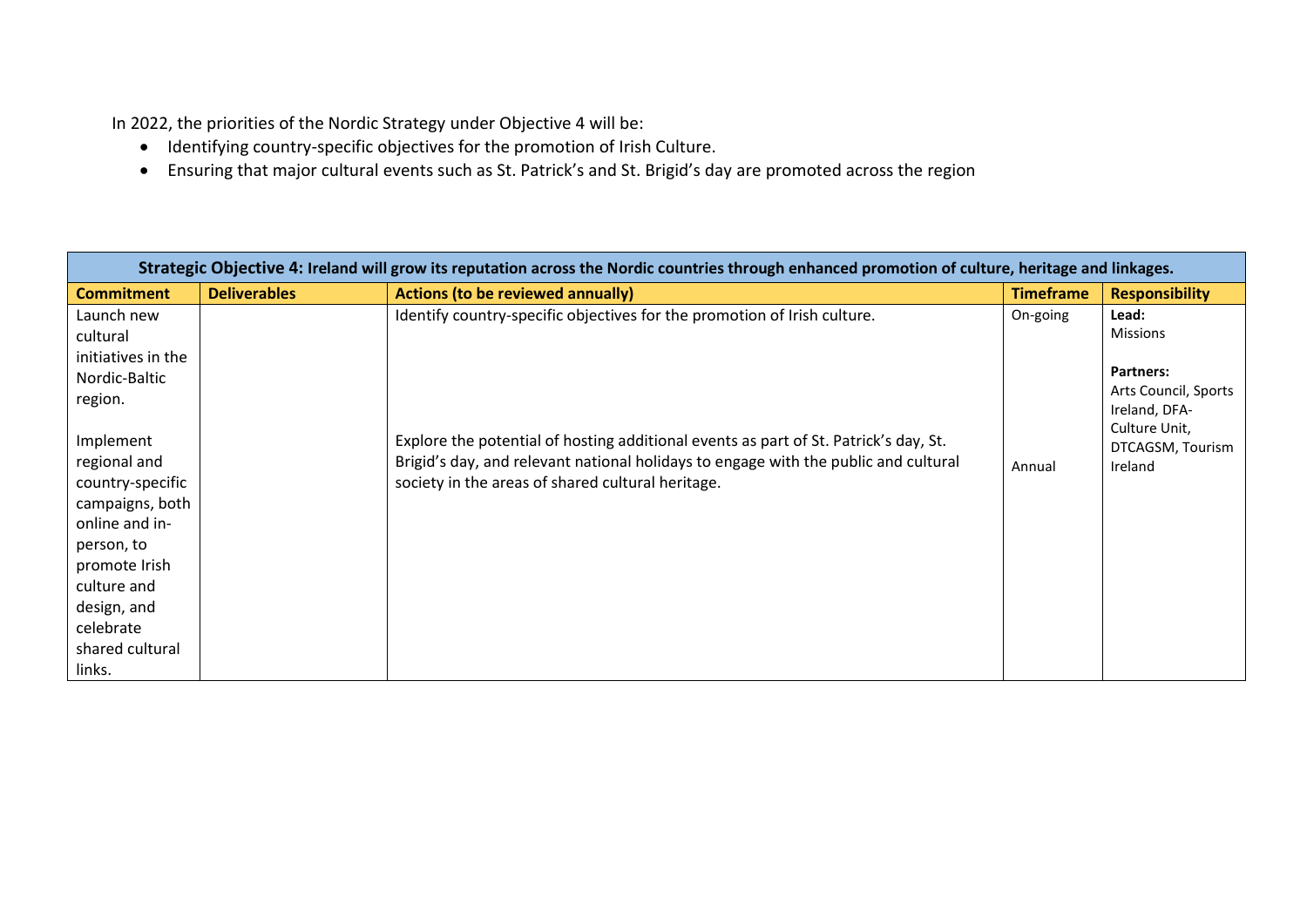| Launch an<br>Ireland cultural<br>competition<br>targeting<br>second-level<br>students. | Embassy Helsinki to develop initiatives to mark the 60th anniversary of diplomatic<br>relations between Finland and Ireland, including with the Embassy of Finland to<br>Dublin.<br>Use a "lessons learned" approach to this programme for use with initiatives across the<br>region. | First half of<br>2022 | Lead:<br>Embassy Helsinki<br><b>Partners:</b><br>Embassy of Finland,<br>Dublin, Missions,<br>DFA Culture Unit                               |
|----------------------------------------------------------------------------------------|---------------------------------------------------------------------------------------------------------------------------------------------------------------------------------------------------------------------------------------------------------------------------------------|-----------------------|---------------------------------------------------------------------------------------------------------------------------------------------|
| Raise the profile<br>of Irish design in<br>the Nordic<br>region.                       | Encourage a celebration of the 60th anniversary in 2023 of the foundation of Kilkenny<br>Design Workshops which had significant Nordic collaboration<br>Engage Team Ireland in the Nordic region to ensure that Irish design is highlighted<br>through their work in the region.      | 2023                  | Lead:<br>Embassy Helsinki<br><b>Partners:</b><br>Tourism Ireland,<br>DTCAGSM, Nordic<br>Missions, Design<br>Council of Ireland,<br>Kilkenny |
| Raise Ireland's<br>cultural profile<br>in the Nordic<br>region                         | Engage with Artistic Directors of cultural venues in the Nordic States to build<br>connections to cultural venues in Ireland.<br>Encourage media co-productions focused on cultural, historical and contemporary<br>links between Ireland and the Nordic countries.                   | On-going              | Lead:<br><b>Missions</b><br><b>Partners:</b><br>Culture Unit - DFA<br>Arts Council,<br>Universities,<br>Tourism Ireland,<br>BAI             |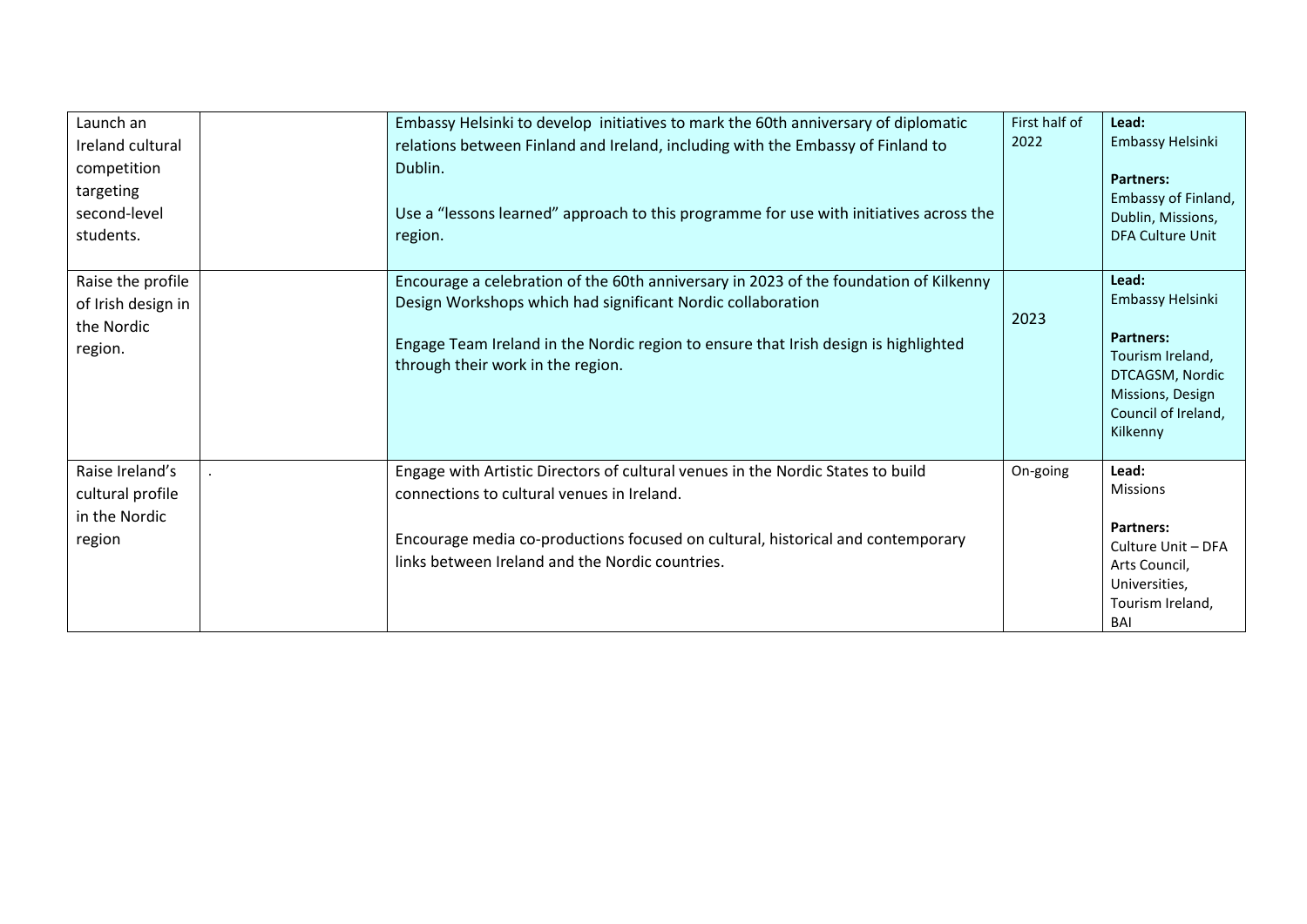In 2021, the priorities of the Nordic Strategy will be:

- To create a Nordic Strategy presence on the ireland.ie webpage.
- To inaugurate the Regional Market Teams approach within the region.

In 2022, the priorities of the Nordic Strategy under Objective 5 will be:

- To embed the Regional Market Team concept within the Nordic region. Two meetings in this format were held in 2021, along with Local Market Team meetings.
- Examine the lessons learned from the implementation of the Team Ireland model in Stockholm.
- Develop the Nordic space created on Ireland.ie for use by missions to showcase upcoming events, press releases, Irish strengths and expertise and exchanges with the region.

| Strategic Objective 5: A strong Government-led Team Ireland will significantly increase its impact to 2025.       |                     |                                                                                                                                                                                                                                                                                                                                  |                  |                                                                                                 |  |
|-------------------------------------------------------------------------------------------------------------------|---------------------|----------------------------------------------------------------------------------------------------------------------------------------------------------------------------------------------------------------------------------------------------------------------------------------------------------------------------------|------------------|-------------------------------------------------------------------------------------------------|--|
| <b>Commitment</b>                                                                                                 | <b>Deliverables</b> | <b>Actions (to be reviewed annually)</b>                                                                                                                                                                                                                                                                                         | <b>Timeframe</b> | <b>Responsibility</b>                                                                           |  |
| Develop added-<br>value from the<br>appointments<br>of new<br>Honorary<br>Consuls of<br>Ireland in<br>Iceland and |                     | Active support to both Honorary Consuls (HC) for their consular roles and in maximising<br>business, cultural and other opportunities in Iceland and Bergen/surrounding West<br>Coast of Norway.<br>Facilitate State agency activities in both contexts, drawing from the HCs local expertise,<br>especially with EI and TI.     |                  | Lead:<br><b>Embassy Oslo</b><br><b>Partners: EU Policy</b>                                      |  |
| Norway.<br>Establish links<br>between Team<br>Ireland local<br>staff in the<br>region                             |                     | Facilitate information exchange and cooperation as well as access to training on a<br>regional level between Team Ireland staff.<br>Organise in-person or virtual away days for Heads and Deputy Heads of Mission at least<br>every two years.<br>Develop networks for local staff for training and knowledge exchange purposes. |                  | Lead:<br><b>Embassy Stockholm</b><br><b>Partners:</b><br>Missions, relevant<br>agencies, DFA-HR |  |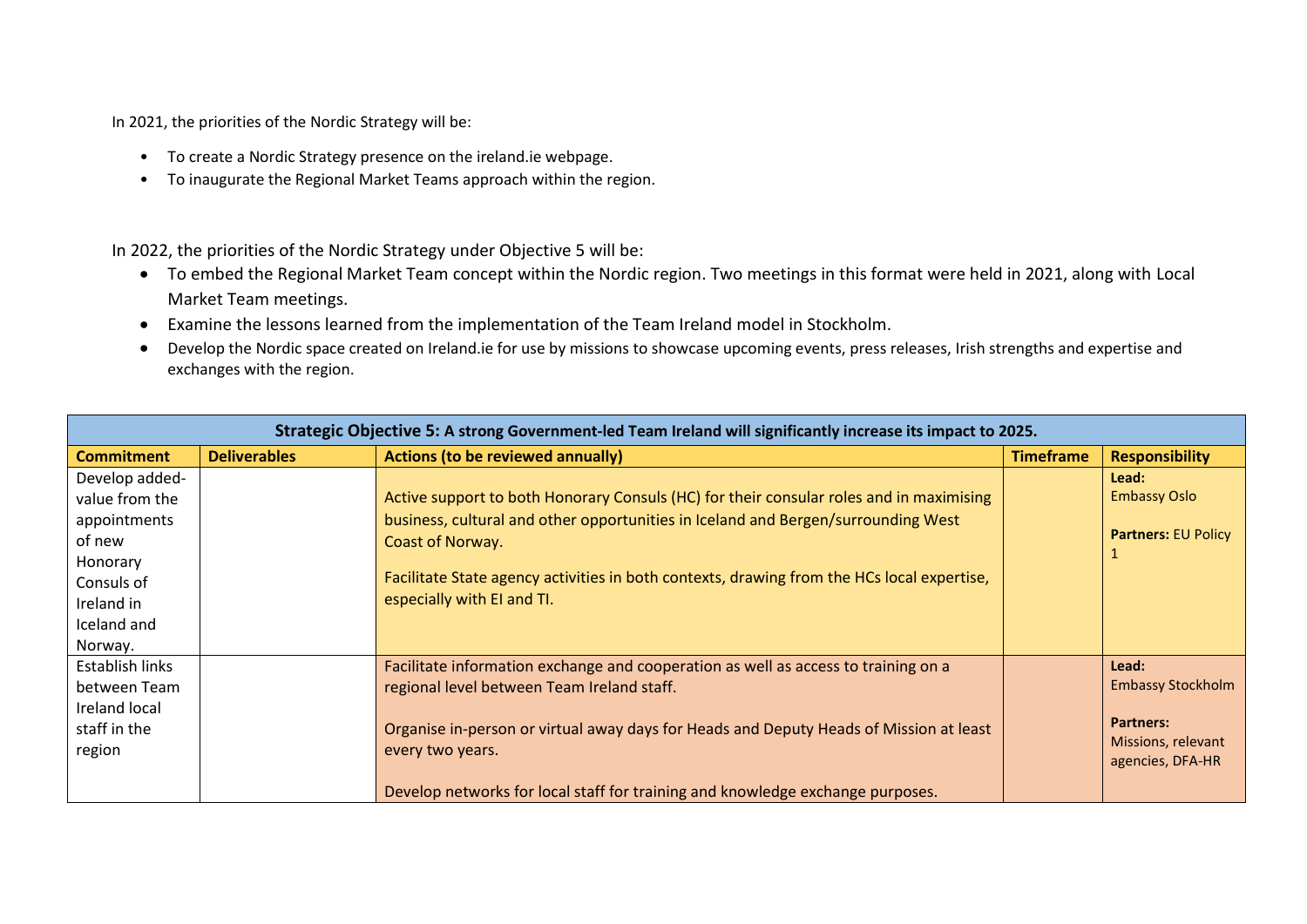| Examine<br>benefits of a roll<br>out of the<br><b>Ireland House</b><br>model across<br>the region<br>capitalising and<br>expanding on<br>the Ireland<br>House model<br>already<br>operational in<br>Stockholm. | Study of the rollout of<br>the Ireland House<br>model across the<br>remainder of the<br>Nordic states. | Examine the lessons learned from the implementation of the Ireland House model in<br>Stockholm; benefits and challenges that the Ireland House brought to the work of Team<br>Ireland in Stockholm.                                     | Lead:<br><b>Economic Unit</b><br>Partners: Missions,<br>PMU, Stakeholder<br>agencies                           |
|----------------------------------------------------------------------------------------------------------------------------------------------------------------------------------------------------------------|--------------------------------------------------------------------------------------------------------|-----------------------------------------------------------------------------------------------------------------------------------------------------------------------------------------------------------------------------------------|----------------------------------------------------------------------------------------------------------------|
| Ensure<br>collective Team<br>Ireland support<br>and<br>collaboration to<br>achieve<br>strategic goals<br>for tourism,<br>trade, and<br>investment in<br>the Nordics.                                           |                                                                                                        | Examine the various regional team permutations across the Team Ireland agencies<br>working in the Nordic region and consider the workforce planning requirements in<br>order to ensure collaboration on strategic goals for the region. | Lead:<br><b>Embassy Stockholm</b><br><b>Partners:</b><br>DFA-EPU, Global<br>Ireland Unit,<br>relevant agencies |